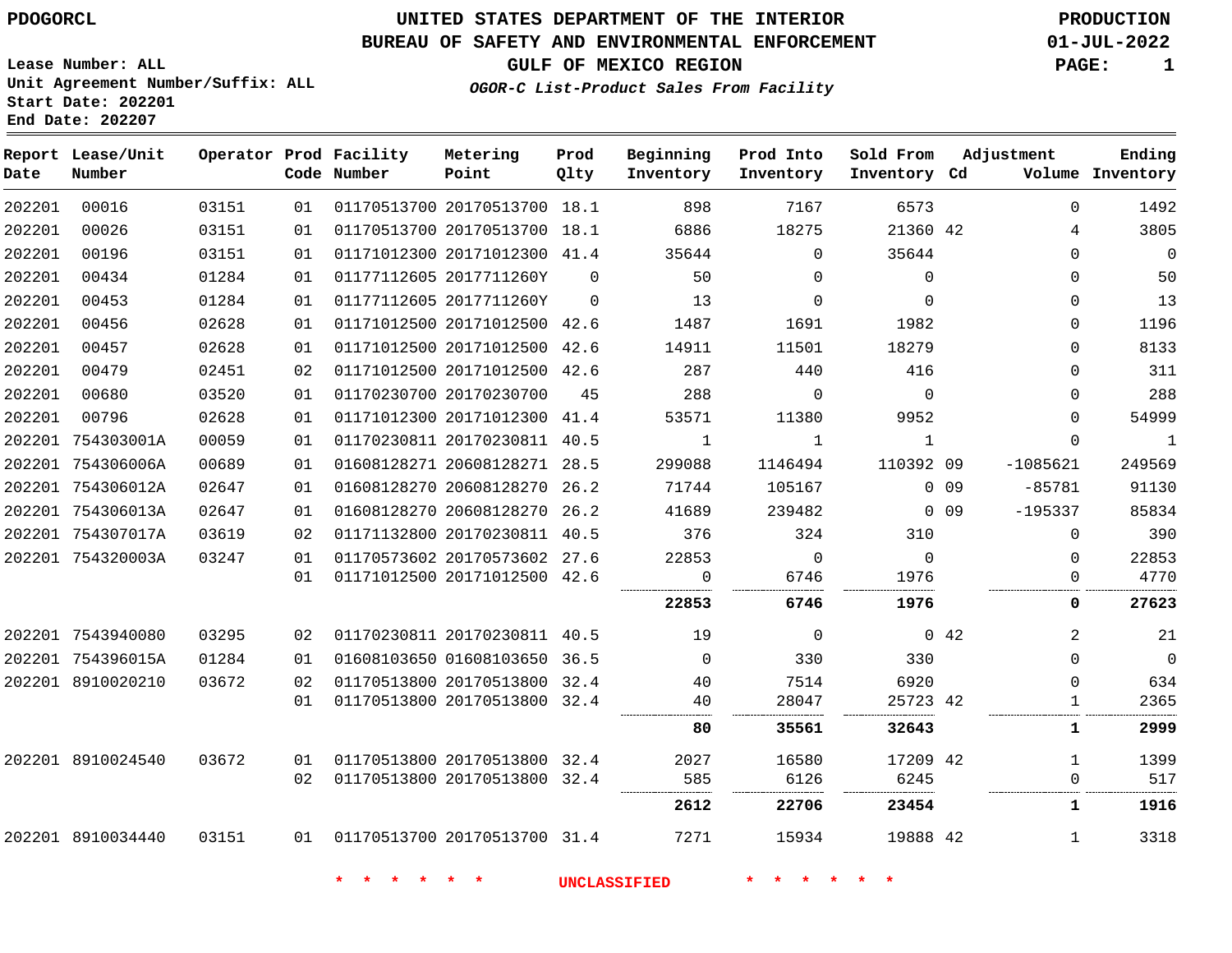### **BUREAU OF SAFETY AND ENVIRONMENTAL ENFORCEMENT 01-JUL-2022**

**OGOR-C List-Product Sales From Facility**

**GULF OF MEXICO REGION PAGE: 2**

**Lease Number: ALL Unit Agreement Number/Suffix: ALL Start Date: 202201 End Date: 202207**

| Date | Report Lease/Unit<br>Number |       |    | Operator Prod Facility<br>Code Number | Metering<br>Point            | Prod<br>Qlty | Beginning<br>Inventory | Prod Into<br>Inventory | Sold From<br>Inventory Cd | Adjustment            | Ending<br>Volume Inventory |
|------|-----------------------------|-------|----|---------------------------------------|------------------------------|--------------|------------------------|------------------------|---------------------------|-----------------------|----------------------------|
|      | 202201 8910066690           | 02628 | 01 |                                       | 01171012500 20171012500 42.6 |              | 476                    | 1707                   | 976                       | $\Omega$              | 1207                       |
|      | 202201 8910086400           | 03520 | 02 |                                       | 01171012400 20171012400 62.8 |              | $\Omega$               | $\Omega$               | $\Omega$                  | $\Omega$              | $\overline{0}$             |
|      | 202201 8910088130           | 02628 | 01 |                                       | 01171132800 21171132800 55.7 |              | $\Omega$               | $\Omega$               | $\Omega$                  | $\mathbf 0$           | $\overline{0}$             |
|      | 202201 8910089160           | 03151 | 01 |                                       | 01170513700 20170513700 27.8 |              | 926                    | 3241                   | 3492                      | 0                     | 675                        |
|      | 202201 8910116740           | 03151 | 01 |                                       | 01170513700 20170513700 36.8 |              | 319                    | 10887                  | 8939                      | $\mathbf 0$           | 2267                       |
|      | 202201 8910116790           | 03151 | 01 |                                       | 01170513700 20170513700 27.8 |              | 1012                   | 3009                   | 3394                      | $\mathbf 0$           | 627                        |
|      | 202201 8910116800           | 03151 | 01 |                                       | 01170513700 20170513700 33.2 |              | 3568                   | 21960                  | 20956                     | $\mathbf 0$           | 4572                       |
|      | 202201 8910123270           | 02451 | 01 |                                       | 01177215100 20177215102 32.1 |              | 15                     | 228                    | 238                       | 0                     | 5                          |
|      | 202201 8910123320           | 02451 | 01 |                                       | 01177215100 20177215102 32.1 |              | 32                     | 761                    | 776 42                    | $-1$                  | 16                         |
|      | 202201 8910123330           | 02451 | 01 |                                       | 01177215100 20177215102 32.1 |              | 110                    | 4794                   | 4801                      | $\mathbf 0$           | 103                        |
|      | 202201 G00982               | 02628 | 01 |                                       | 01171132800 20171132000      | 54           | $\mathbf 0$            | 0                      | $\Omega$                  | $\mathbf 0$           | $\mathbf 0$                |
|      | 202201 G00983               | 02628 | 01 |                                       | 01171132800 20171132000      | 54           | $\Omega$               | $\mathbf 0$            | $\mathbf{0}$              | $\mathbf 0$           | $\mathbf 0$                |
|      | 202201 G00985               | 03151 | 01 |                                       | 0117709260A 2017709260A 32.9 |              | 377                    | 2602                   | 2601 42                   | $-2$                  | 376                        |
|      | 202201 G00989               | 02628 | 01 |                                       | 01171132800 20171132000      | 54           | $\Omega$               | $\mathbf 0$            | $\mathbf{0}$              | $\mathbf{0}$          | $\mathbf 0$                |
|      | 202201 G01036               | 03209 | 02 |                                       | 01171092651 20171092650      | 41           | 23614                  | 2788                   | 5692 42                   | $\mathbf{1}$          | 20711                      |
|      | 202201 G01083               | 03151 | 01 |                                       | 01170513700 20170513700 35.9 |              | 1361                   | 13684                  | 12196                     | $\mathbf 0$           | 2849                       |
|      | 202201 G01084               | 03151 | 01 |                                       | 01170513700 20170513700 27.8 |              | 127                    | 547                    | 561 42                    | $\mathbf{1}$          | 114                        |
|      | 202201 G01090               | 03151 | 01 |                                       | 01170513700 20170513700 38.5 |              | 172                    | 4234                   | 3524 42                   | $-1$                  | 881                        |
|      | 202201 G01091               | 03151 | 01 |                                       | 01170513700 20170513700      | 34           | 798                    | 5185                   | 4904 42                   | $\mathbf{1}$          | 1080                       |
|      | 202201 G01248               | 02628 | 01 |                                       | 01171012500 20171012500 42.6 |              | 4675                   | 3739                   | 5771                      | $\mathbf 0$           | 2643                       |
|      | 202201 G01351               | 03151 | 01 |                                       | 01170230400 20170230400      | 49.9         | 45                     | 98                     |                           | 40 42<br>$\mathbf{1}$ | 104                        |
|      | 202201 G01447               | 03151 | 02 |                                       | 01170513700 20170513700 18.1 |              | $\Omega$               | 78                     | 62                        | $\mathbf 0$           | 16                         |
|      | 202201 G01610               | 02451 | 01 |                                       | 01177215100 20177215102 32.1 |              | 11                     | 632                    | 630                       | 0                     | 13                         |
|      | 202201 G01757               | 03037 | 02 |                                       | 01423210051 20423210050      | 40           | 95                     | 159                    | 217 42                    | $\mathbf{1}$          | 38                         |
|      | 202201 G01848               | 01284 | 02 |                                       | 01423210051 20170230500 43.8 |              | 203                    | $\mathbf 0$            | $\Omega$                  | $\Omega$              | 203                        |
|      |                             | 01978 | 02 |                                       | 01170230500 20170230500 43.7 |              | 1863                   | 726                    | 229                       | $\Omega$              | 2360                       |
|      |                             |       |    |                                       |                              |              | 2066                   | 726                    | 229                       | 0                     | 2563                       |
|      | 202201 G01860               | 02451 | 01 |                                       | 01170231110 20170231110      | $\Omega$     | 2402                   | $\Omega$               | $\Omega$                  | $\Omega$              | 2402                       |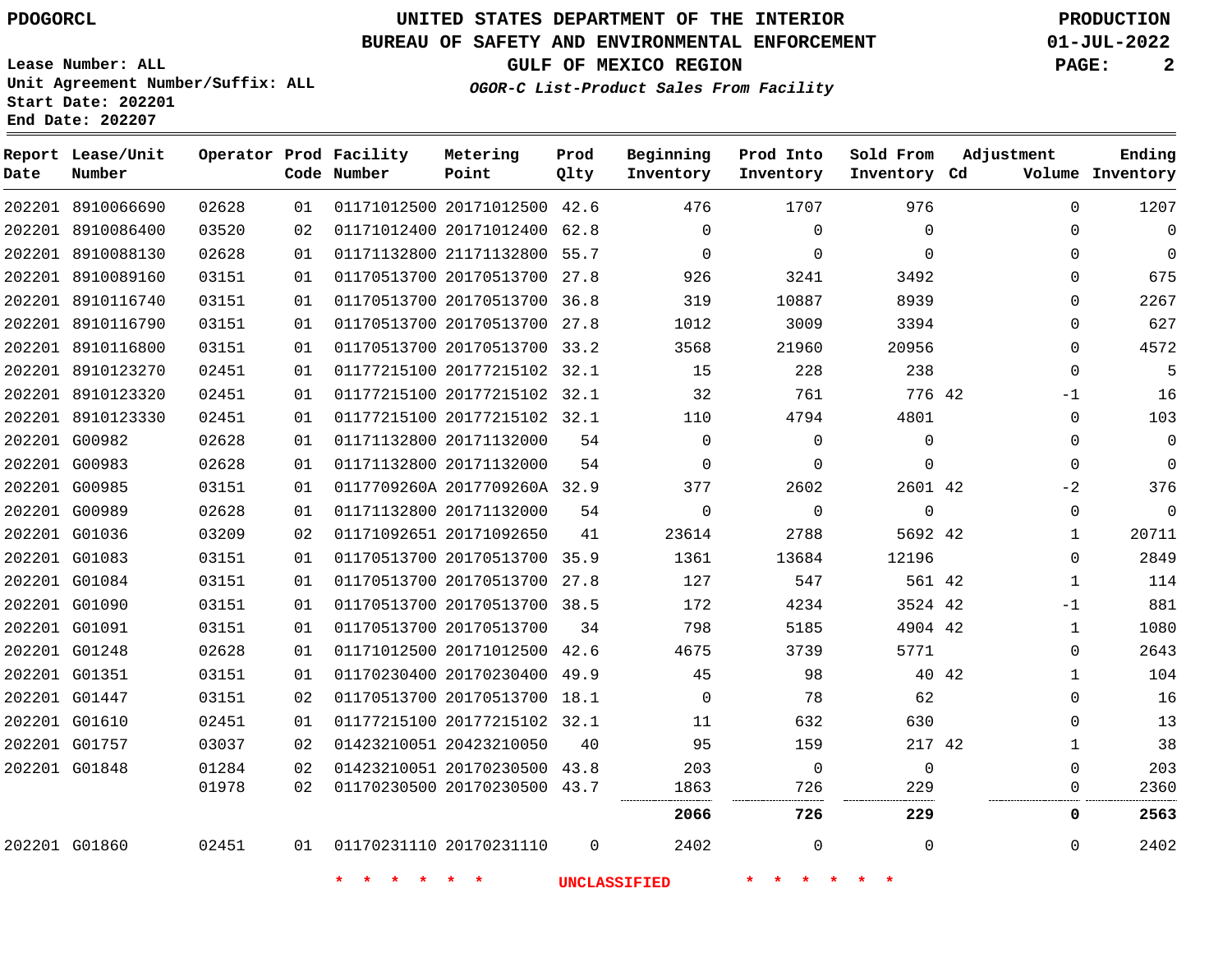### **BUREAU OF SAFETY AND ENVIRONMENTAL ENFORCEMENT 01-JUL-2022**

**OGOR-C List-Product Sales From Facility**

**GULF OF MEXICO REGION PAGE: 3**

**Lease Number: ALL Unit Agreement Number/Suffix: ALL Start Date: 202201 End Date: 202207**

| Date | Report Lease/Unit<br>Number |       |    | Operator Prod Facility<br>Code Number | Metering<br>Point            | Prod<br>Qlty | Beginning<br>Inventory | Prod Into<br>Inventory | Sold From<br>Inventory Cd | Adjustment |             | Ending<br>Volume Inventory |
|------|-----------------------------|-------|----|---------------------------------------|------------------------------|--------------|------------------------|------------------------|---------------------------|------------|-------------|----------------------------|
|      | 202201 G01865               | 03151 | 01 |                                       | 01171012500 20171012500 42.6 |              | 711                    | 1316                   | 1095 42                   |            | $-2$        | 930                        |
|      | 202201 G01901               | 02451 | 01 |                                       | 01177215100 20177215102 32.1 |              | 6                      | 281                    | 281                       |            | $\Omega$    | $\overline{6}$             |
|      | 202201 G01966               | 02451 | 01 |                                       | 01177215100 20177215102 32.1 |              | 77                     | 4315                   | 4301 42                   |            | 1           | 92                         |
|      | 202201 G01967               | 02451 | 01 |                                       | 01177215100 20177215102 32.1 |              | 260                    | 13010                  | 12993 42                  |            | $-2$        | 275                        |
|      | 202201 G02111               | 02628 | 01 |                                       | 01171132000 20171132000 40.4 |              | 4528                   | 19477                  | 18890                     |            | $\Omega$    | 5115                       |
|      | 202201 G02826               | 02451 | 02 |                                       | 01170231110 20170231110      | $\Omega$     | 134                    | $\Omega$               | $\Omega$                  |            | $\Omega$    | 134                        |
|      | 202201 G03331               | 02628 | 01 |                                       | 01171132000 20171132000      | 54           | $\Omega$               | $\Omega$               | $\Omega$                  |            | $\mathbf 0$ | $\mathbf 0$                |
|      | 202201 G04081               | 03037 | 02 |                                       | 01170230812 20170230810      | $\Omega$     | 895                    | 0                      |                           | 0.42       | $-3$        | 892                        |
|      | 202201 G04232               | 00730 | 01 |                                       | 01171012500 20171012500 42.6 |              | 181                    | 317                    | 274                       |            | $\Omega$    | 224                        |
|      | 202201 G04421               | 03672 | 01 |                                       | 01171131600 20171131600      | $\Omega$     | 699                    | $\Omega$               | $\Omega$                  |            | $\Omega$    | 699                        |
|      |                             |       | 02 |                                       | 01171131600 20171131600      | $\Omega$     | 361                    | $\Omega$               |                           |            | $\Omega$    | 361                        |
|      |                             |       |    |                                       |                              |              | 1060                   | 0                      | 0                         |            | 0           | 1060                       |
|      | 202201 G04452               | 02628 | 01 |                                       | 01171132000 20171132000 40.4 |              | 0                      | $\Omega$               | $\Omega$                  |            | $\Omega$    | 0                          |
|      | 202201 G05006               | 01284 | 02 |                                       | 01423210051 20170230510      | $\Omega$     | 162                    | $\Omega$               | $\Omega$                  |            | $\Omega$    | 162                        |
|      | 202201 G05504               | 00730 | 01 |                                       | 01171132800 21171132800      | 58           | 1704                   | $\Omega$               | 1704                      |            | $\Omega$    | 0                          |
|      |                             | 02451 | 01 |                                       | 01171132800 21171132800      | 58           | 1025                   | 0                      | 1025                      |            | $\Omega$    | $\mathbf 0$                |
|      |                             |       | 02 |                                       | 01171132800 21171132800      | 58           | 1093                   | 0                      | 1093                      |            | $\Omega$    | $\Omega$                   |
|      |                             | 03619 | 01 |                                       | 01171132800 21171132800      | 58           | 1374                   | 1671                   | 530                       |            | 0           | 2515                       |
|      |                             |       |    |                                       |                              |              | 5196                   | 1671                   | 4352                      |            | 0           | 2515                       |
|      | 202201 G05505               | 02628 | 01 |                                       | 01171132800 21171132800      | 58           | 23                     | $\Omega$               | 23                        |            | $\Omega$    | $\Omega$                   |
|      | 202201 G07760               | 01284 | 01 |                                       | 01177122950 20177122950      | 29.7         | $\Omega$               | 10717                  | 10717                     |            | $\Omega$    | $\Omega$                   |
|      | 202201 G09631               | 01284 | 01 |                                       | 01177122950 20177122950      | 29.5         | $\Omega$               | $\Omega$               | $\Omega$                  |            | $\Omega$    | $\mathbf 0$                |
|      | 202201 G10741               | 02628 | 01 |                                       | 01171132800 20171132000      | 54           | $\Omega$               | $\Omega$               | $\Omega$                  |            | 0           | $\mathbf 0$                |
|      | 202201 G10794               | 03672 | 02 |                                       | 01177122950 20177122950 29.7 |              | $\Omega$               | 55                     | 55                        |            | 0           | $\mathbf 0$                |
|      | 202201 G10910               | 03026 | 01 |                                       | 01177245110 2017724511G      | 47           | $\mathbf 0$            | 3863                   | 3863                      |            | $\mathbf 0$ | $\mathbf 0$                |
|      | 202201 G12802               | 02628 | 01 |                                       | 01170230811 20170230811 40.5 |              | 195                    | $\mathbf 0$            | 161 42                    |            | 167         | 201                        |
|      | 202201 G13081               | 01284 | 01 |                                       | 01608103650 20608103650 35.3 |              | 163                    | 12854                  | 12852                     |            | $\Omega$    | 165                        |
|      | 202201 G14342               | 02628 | 01 |                                       | 01170230811 20170230811 40.5 |              | 4616                   | $\Omega$               | 3814 42                   |            | 3972        | 4774                       |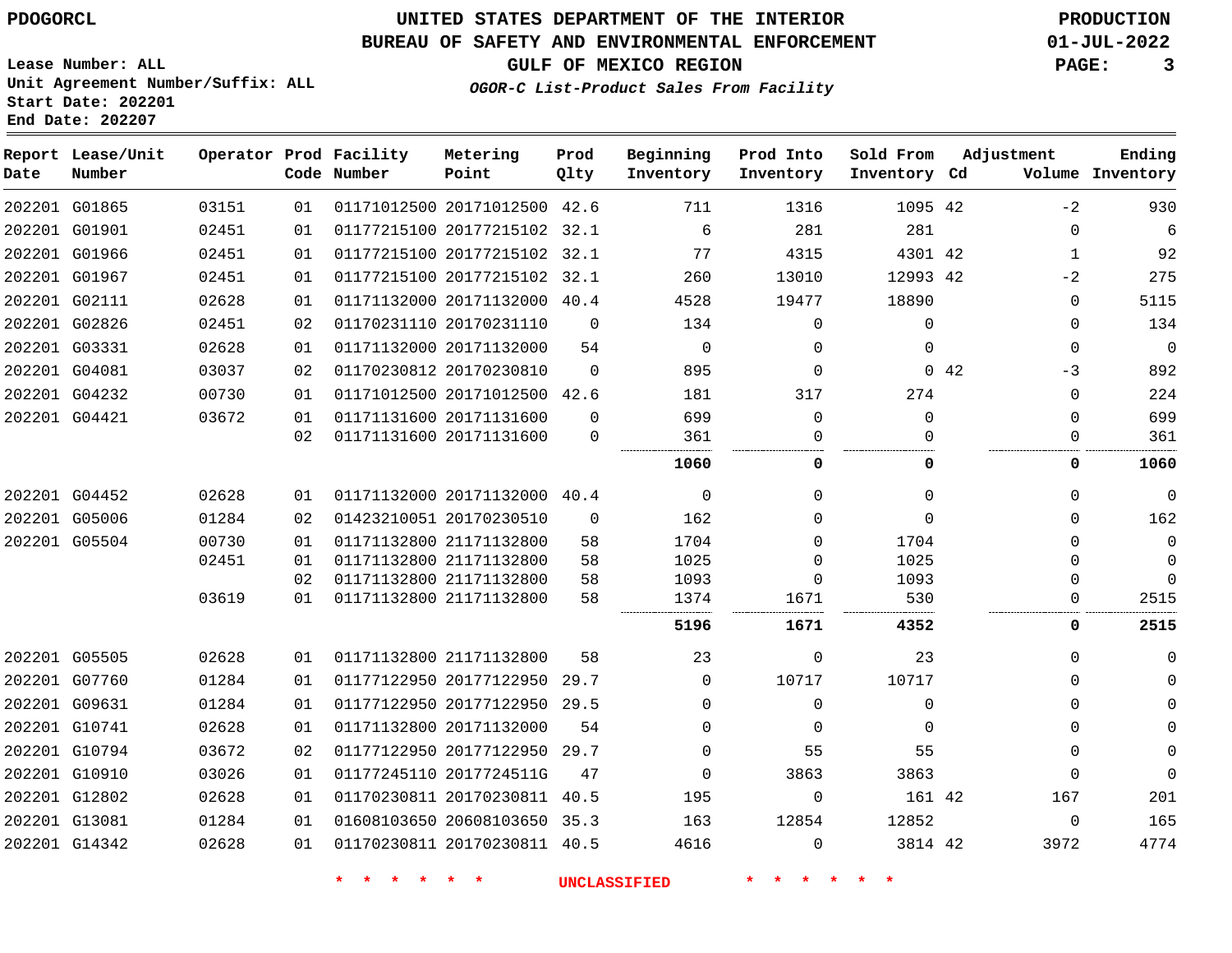#### **BUREAU OF SAFETY AND ENVIRONMENTAL ENFORCEMENT 01-JUL-2022**

**GULF OF MEXICO REGION PAGE: 4**

**Lease Number: ALL Unit Agreement Number/Suffix: ALL Start Date: 202201 End Date: 202207**

|  | OGOR-C List-Product Sales From Facility |  |  |  |
|--|-----------------------------------------|--|--|--|
|--|-----------------------------------------|--|--|--|

| Date | Report Lease/Unit<br>Number |       |    | Operator Prod Facility<br>Code Number | Metering<br>Point            | Prod<br>Qlty | Beginning<br>Inventory | Prod Into<br>Inventory | Sold From<br>Inventory Cd | Adjustment   | Ending<br>Volume Inventory |
|------|-----------------------------|-------|----|---------------------------------------|------------------------------|--------------|------------------------|------------------------|---------------------------|--------------|----------------------------|
|      | 202201 G15050               | 02451 | 01 |                                       | 01170231110 20170231110      | $\Omega$     | 1006                   | $\Omega$               | $\Omega$                  | $\Omega$     | 1006                       |
|      | 202201 G15239               | 03151 | 02 |                                       | 01171012500 20171012500 42.6 |              | 21                     | 56                     | 37                        | $\Omega$     | 40                         |
|      | 202201 G15277               | 03672 | 01 |                                       | 01171012400 20171012400 62.8 |              | 1926                   | 704                    | 641                       | $\mathbf{0}$ | 1989                       |
|      |                             |       | 02 |                                       | 01171012400 20171012400 62.8 |              | 1421                   | 506                    | 473                       | $\Omega$     | 1454                       |
|      |                             |       |    |                                       |                              |              | 3347                   | 1210                   | 1114                      | 0            | 3443                       |
|      | 202201 G16515               | 03026 | 01 |                                       | 01177245110 2017724511G      | 47           | $\Omega$               | 1143                   | 1143                      | $\Omega$     | $\mathbf 0$                |
|      | 202201 G17921               | 03026 | 01 |                                       | 01171012500 20177062959 25.5 |              | $\Omega$               | 15369                  | 15369                     | $\Omega$     | $\Omega$                   |
|      | 202201 G21532               | 03520 | 01 |                                       | 01170230811 20170230811 40.5 |              | 463                    | 434                    | 398                       | $\Omega$     | 499                        |
|      | 202201 G21534               | 03520 | 01 |                                       | 01170230811 20170230811 40.5 |              | 54                     | 106                    | 71                        | $\Omega$     | 89                         |
|      | 202201 G21592               | 02628 | 02 |                                       | 01171132000 20171132000 40.4 |              | 190                    | 555                    | 598                       | $\Omega$     | 147                        |
|      | 202201 G21655               | 03247 | 02 |                                       | 01171132800 21171132800 48.4 |              | $\Omega$               | 510                    | 510                       | $\Omega$     | $\Omega$                   |
|      | 202201 G22501               | 03151 | 01 |                                       | 01170230400 20170230400 49.9 |              | 716                    | 627                    | 632                       | $\Omega$     | 711                        |
|      | 202201 G23730               | 03520 | 01 |                                       | 01170230810 20170230811 40.5 |              | 6                      | $\mathbf 0$            | 3                         | $\Omega$     | $\mathbf{3}$               |
|      | 202201 G23735               | 02451 | 02 |                                       | 01170230812 20170230810      | $\Omega$     | 150                    | $\mathbf 0$            | $\mathbf 0$               | $\Omega$     | 150                        |
|      | 202201 G23736               | 00730 | 01 |                                       | 01170230810 20170230810 56.1 |              | 14748                  | 37                     |                           | 48 42<br>1   | 14738                      |
|      | 202201 G23851               | 02503 | 02 |                                       | 01171012300 20171012300 41.4 |              | 10028                  | 2471                   | 904                       | $\Omega$     | 11595                      |
|      | 202201 G24730               | 02451 | 02 |                                       | 01170230500 20170230500      | $\Omega$     | 363                    | $\Omega$               | $\Omega$                  | $\Omega$     | 363                        |
|      | 202201 G24910               | 02628 | 01 |                                       | 01171132800 20171132000      | 54           | $\mathbf 0$            | $\mathbf 0$            | $\mathbf 0$               | $\Omega$     | $\mathbf 0$                |
|      | 202201 G24990               | 01284 | 01 |                                       | 01608103650 20608103650 35.3 |              | 33                     | 6104                   | 6059                      | $\mathbf{0}$ | 78                         |
|      | 202201 G26074               | 01284 | 01 |                                       | 01177122950 20177122950 29.5 |              | $\mathbf 0$            | $\mathbf 0$            | $\Omega$                  | $\mathbf{0}$ | $\mathbf{0}$               |
|      | 202201 G27070               | 03672 | 02 |                                       | 01171132800 21171132800      | 58           | 28328                  | 25404                  | 9360                      | 0            | 44372                      |
|      | 202201 G27083               | 03026 | 01 |                                       | 01171092651 20171092650      | 41           | 84                     | 254                    | 73                        | $\Omega$     | 265                        |
|      | 202201 G27509               | 00730 | 02 |                                       | 01170230450 20170230450      | $\Omega$     | 7917                   | $\mathbf 0$            | $\mathbf 0$               | $\Omega$     | 7917                       |
|      | 202201 G27988               | 00730 | 01 |                                       | 01608103650 20608103650 35.3 |              | 177                    | 16125                  | 16096 42                  | 1            | 207                        |
|      | 202201 G31369               | 02628 | 01 |                                       | 01171012300 20171012300 41.4 |              | 16723                  | 2351                   | 3107                      | $\Omega$     | 15967                      |
|      | 202201 G32113               | 03026 | 01 |                                       | 01170230811 20170230811 40.5 |              | 783                    | 704                    | 660                       | $\Omega$     | 827                        |
|      | 202201 G32268               | 02451 | 02 |                                       | 01177295110 01177295110      | $\mathbf 0$  | 91                     | $\mathbf 0$            | $\Omega$                  | $\Omega$     | 91                         |
|      | 202201 G32744               | 01284 | 02 |                                       | 01423210051 20170230510      | $\Omega$     | 279                    | $\mathbf 0$            | $\mathbf 0$               | $\mathbf{0}$ | 279                        |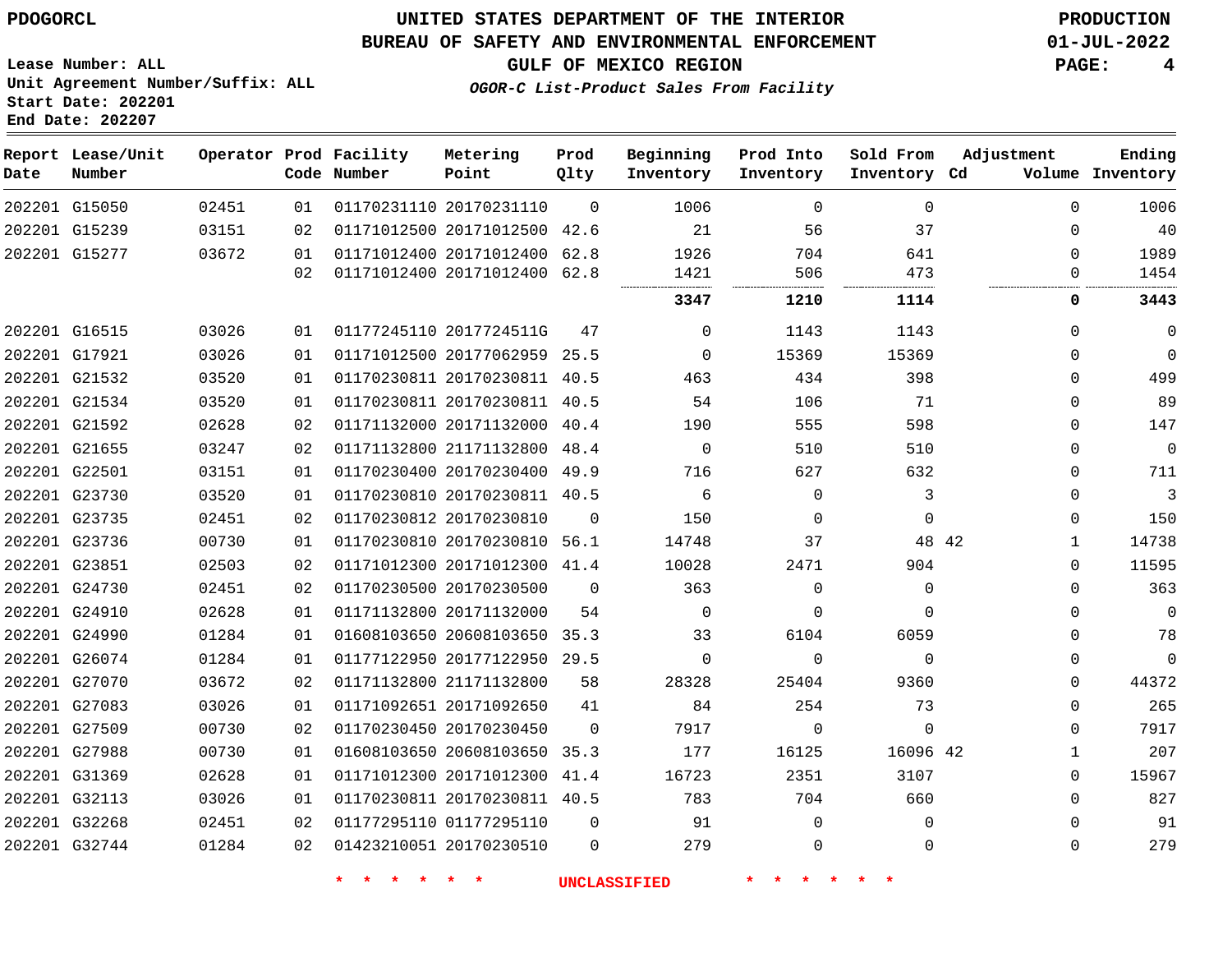**Lease Number: ALL**

**Start Date: 202201 End Date: 202207**

# **UNITED STATES DEPARTMENT OF THE INTERIOR PDOGORCL PRODUCTION**

### **BUREAU OF SAFETY AND ENVIRONMENTAL ENFORCEMENT 01-JUL-2022**

**Unit Agreement Number/Suffix: ALL**

**GULF OF MEXICO REGION PAGE: 5**

**OGOR-C List-Product Sales From Facility**

| Date   | Report Lease/Unit<br>Number |       |    | Operator Prod Facility<br>Code Number | Metering<br>Point            | Prod<br>Qlty | Beginning<br>Inventory | Prod Into<br>Inventory | Sold From<br>Inventory Cd |        | Adjustment   | Ending<br>Volume Inventory |
|--------|-----------------------------|-------|----|---------------------------------------|------------------------------|--------------|------------------------|------------------------|---------------------------|--------|--------------|----------------------------|
|        | 202201 G33636               | 02628 | 01 |                                       | 01171132000 20171132000 40.4 |              | 2619                   | 9796                   | 9843                      |        | $\Omega$     | 2572                       |
|        | 202201 G34033               | 02628 | 01 |                                       | 01170230811 20170230811 40.5 |              | 783                    | $\Omega$               | 648 42                    |        | 675          | 810                        |
| 202202 | 00016                       | 03151 | 01 |                                       | 01170513700 20170513700 18.7 |              | 1492                   | 13057                  | 11398 42                  |        | $\mathbf{1}$ | 3152                       |
| 202202 | 00026                       | 03151 | 01 |                                       | 01170513700 20170513700 18.7 |              | 3805                   | 18184                  | 17600 42                  |        | 3            | 4392                       |
| 202202 | 00032                       | 03151 | 01 |                                       | 01170513700 20170513700 23.6 |              | $\Omega$               | 285                    | 216                       |        | 0            | 69                         |
| 202202 | 00196                       | 03151 | 01 |                                       | 01171012300 20171012300 43.2 |              | $\Omega$               | 5223                   | 2432                      |        | 0            | 2791                       |
| 202202 | 00367                       | 03151 | 01 |                                       | 01170513700 20170513700 18.7 |              | $\mathbf 0$            | 36                     | 27                        |        | 0            | $\overline{9}$             |
| 202202 | 00434                       | 01284 | 01 |                                       | 01177112605 2017711260Y      | $\Omega$     | 50                     | $\Omega$               | $\Omega$                  |        | 0            | 50                         |
| 202202 | 00453                       | 01284 | 01 |                                       | 01177112605 2017711260Y      | $\Omega$     | 13                     | $\mathbf 0$            | $\Omega$                  |        | 0            | 13                         |
| 202202 | 00456                       | 02628 | 01 |                                       | 01171012500 20171012500 39.6 |              | 1196                   | 1538                   | 1459                      |        | 0            | 1275                       |
| 202202 | 00457                       | 02628 | 01 |                                       | 01171012500 20171012500 39.6 |              | 8133                   | 9508                   | 9761                      |        | 0            | 7880                       |
| 202202 | 00479                       | 02451 | 02 |                                       | 01171012500 20171012500 39.6 |              | 311                    | 433                    | 385                       |        | 0            | 359                        |
| 202202 | 00680                       | 03520 | 01 |                                       | 01170230700 20170230700      | 45           | 288                    | $\Omega$               | $\Omega$                  |        | $\Omega$     | 288                        |
| 202202 | 00694                       | 03368 | 01 |                                       | 01170754800 20170754800 32.9 |              | $\mathbf 0$            | 137                    | 52                        |        | 0            | 85                         |
| 202202 | 00796                       | 02628 | 01 |                                       | 01171012300 20171012300      | 43.2         | 54999                  | 9588                   | 29906                     |        | $\Omega$     | 34681                      |
| 202202 | 754303001A                  | 00059 | 01 |                                       | 01170230811 20170230811 40.5 |              | 1                      | 5                      |                           | 4 0 9  | $-1$         | 1                          |
|        | 202202 754306006A           | 00689 | 01 |                                       | 01608128271 20608128271 28.6 |              | 249569                 | 952998                 | 82958 09                  |        | $-815833$    | 303776                     |
| 202202 | 754306012A                  | 02647 | 01 |                                       | 01608128270 20608128270      | 26.2         | 91130                  | 69431                  |                           | $0$ 09 | $-85300$     | 75261                      |
|        | 202202 754306013A           | 02647 | 01 |                                       | 01608128270 20608128270      | 26.2         | 85834                  | 158976                 |                           | 0.09   | $-195311$    | 49499                      |
|        | 202202 754307017A           | 03619 | 02 |                                       | 01171132800 20170230811 40.5 |              | 390                    | 2113                   | 2151                      |        | $\Omega$     | 352                        |
|        | 202202 754320003A           | 03247 | 01 |                                       | 01171012500 20171012500 39.6 |              | 4770                   | 8651                   | 6251                      |        | $\Omega$     | 7170                       |
|        |                             |       | 01 |                                       | 01170573602 20170573602 27.6 |              | 22853                  | $\mathbf 0$            | $\Omega$                  |        | 0            | 22853                      |
|        |                             |       |    |                                       |                              |              | 27623                  | 8651                   | 6251                      |        | 0            | 30023                      |
|        | 202202 7543940080           | 03295 | 02 |                                       | 01170230811 20170230811 40.5 |              | 21                     | 109                    | 110 42                    |        | $-2$         | 18                         |
|        | 202202 754396015A           | 01284 | 01 |                                       | 01608103650 01608103650 35.5 |              | $\Omega$               | 555                    | 555                       |        | $\Omega$     | $\overline{0}$             |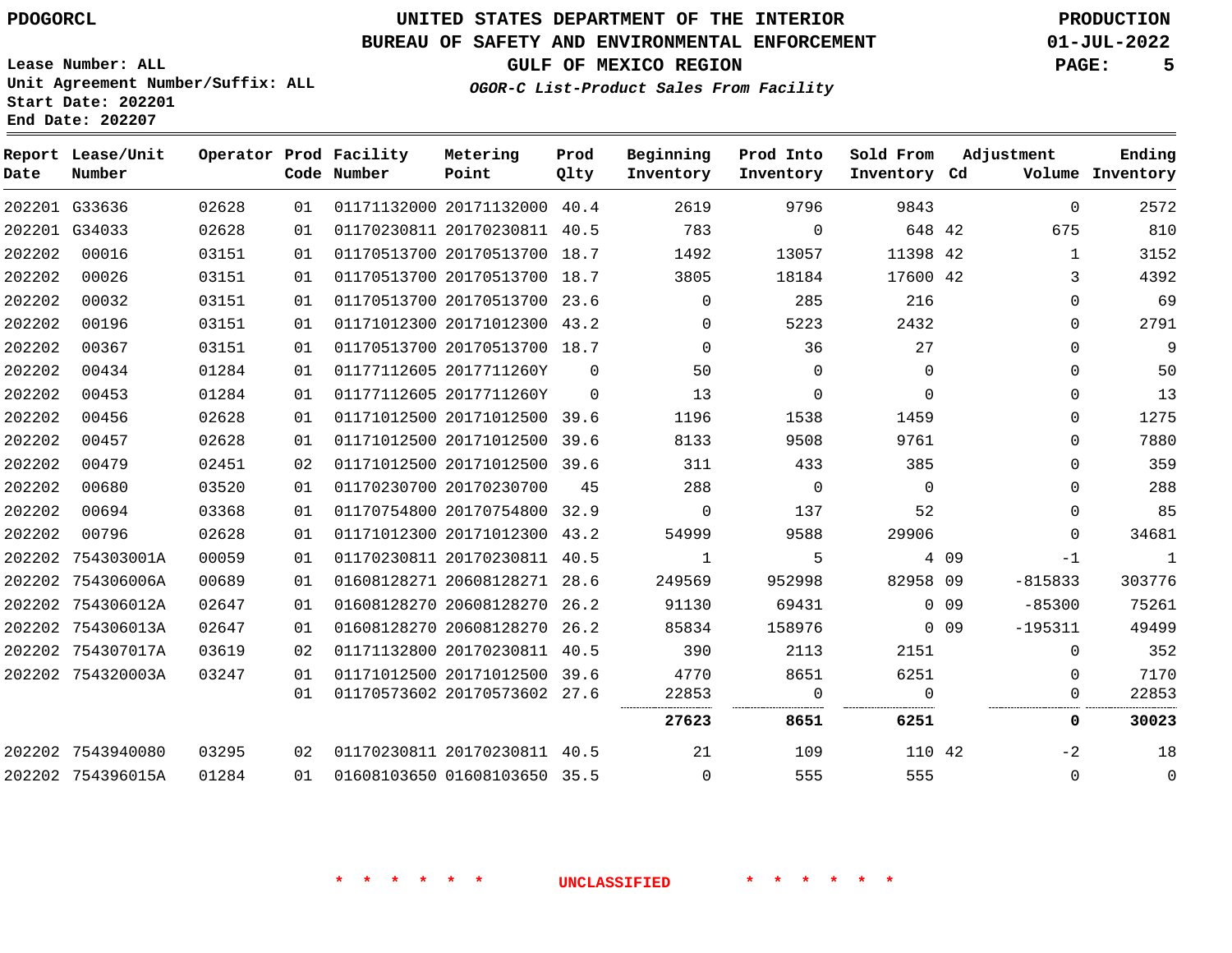#### **BUREAU OF SAFETY AND ENVIRONMENTAL ENFORCEMENT 01-JUL-2022**

**Lease Number: ALL Unit Agreement Number/Suffix: ALL Start Date: 202201 End Date: 202207**

**GULF OF MEXICO REGION PAGE: 6**

**OGOR-C List-Product Sales From Facility**

| Date | Report Lease/Unit<br>Number |       |     | Operator Prod Facility<br>Code Number | Metering<br>Point            | Prod<br>Qlty | Beginning<br>Inventory | Prod Into<br>Inventory | Sold From<br>Inventory Cd | Adjustment   | Ending<br>Volume Inventory |
|------|-----------------------------|-------|-----|---------------------------------------|------------------------------|--------------|------------------------|------------------------|---------------------------|--------------|----------------------------|
|      | 202202 8910020210           | 03672 | 02  |                                       | 01170513800 20170513800 32.6 |              | 639                    | 671                    | 430 42                    | $\mathbf{1}$ | 671                        |
|      |                             |       | 02  |                                       | 01170513800 20170513800 32.6 |              | 634                    | 4096                   | 4092                      | 0            | 638                        |
|      |                             |       | 01  |                                       | 01170513800 20170513800 32.6 |              | 2365                   | 20689                  | 19833                     | 2            | 3223                       |
|      |                             |       |     |                                       |                              |              | 3638                   | 25456                  | 24355                     | 3            | 4532                       |
|      | 202202 8910024540           | 03672 | 01  |                                       | 01170513800 20170513800 32.6 |              | 1399                   | 12898                  | 12288                     | $\Omega$     | 2009                       |
|      |                             |       | 02  |                                       | 01170513800 20170513800 32.6 |              | 517                    | 5884                   | 5484                      | $\Omega$     | 917                        |
|      |                             |       |     |                                       |                              |              | 1916                   | 18782                  | 17772                     | 0            | 2926                       |
|      | 202202 8910029320           | 02375 | 01  |                                       | 01170513700 20170513700 23.6 |              | $\Omega$               | 698                    | 530 42                    | $\mathbf{1}$ | 169                        |
|      |                             | 03151 | 01  |                                       | 01170513700 20170513700 23.6 |              | 0                      | 4530                   | 3437                      | $\Omega$     | 1093                       |
|      |                             |       |     |                                       |                              |              | 0                      | 5228                   | 3967                      | 1            | 1262                       |
|      | 202202 8910034440           | 03151 | 01  |                                       | 01170513700 20170513700 31.4 |              | 3318                   | 17481                  | 16577 42                  | $\mathbf{1}$ | 4223                       |
|      | 202202 8910066690           | 02628 | 01  |                                       | 01171012500 20171012500 39.6 |              | 1207                   | 2249                   | 1592                      | $\Omega$     | 1864                       |
|      | 202202 8910086400           | 03520 | 02  |                                       | 01171012400 20171012400 62.8 |              | $\overline{0}$         | 0                      | $\mathbf{0}$              | 0            | $\overline{0}$             |
|      | 202202 8910089160           | 03151 | 01  |                                       | 01170513700 20170513700 28.7 |              | 675                    | 3477                   | 3312                      | 0            | 840                        |
|      | 202202 8910116740           | 03151 | 01  |                                       | 01170513700 20170513700 30.1 |              | 2267                   | 11411                  | 10922                     | 0            | 2756                       |
|      | 202202 8910116770           | 03151 | 01  |                                       | 01170513700 20170513700 30.4 |              | 3                      | 1906                   | 1446 42                   | $-3$         | 460                        |
|      | 202202 8910116790           | 03151 | 01  |                                       | 01170513700 20170513700 28.7 |              | 627                    | 3131                   | 3001 42                   | $-1$         | 756                        |
|      | 202202 8910116800           | 03151 | 01  |                                       | 01170513700 20170513700 29.7 |              | 4572                   | 23276                  | 22227 42                  | $-1$         | 5620                       |
|      | 202202 8910123270           | 02451 | 01  |                                       | 01177215100 20177215102 31.8 |              | 5                      | 0                      | 5                         | $\mathbf 0$  | $\overline{0}$             |
|      | 202202 8910123320           | 02451 | 01  |                                       | 01177215100 20177215102 31.8 |              | 16                     | 631                    | 633                       | 0            | 14                         |
|      | 202202 8910123330           | 02451 | 01  |                                       | 01177215100 20177215102 31.8 |              | 103                    | 5146                   | 5135 42                   | $-1$         | 113                        |
|      | 202202 G00982               | 02628 | 01  |                                       | 01171132800 20171132000      | 54           | $\Omega$               | $\Omega$               | $\Omega$                  | $\Omega$     | $\mathbf{0}$               |
|      | 202202 G00983               | 02628 | 01  |                                       | 01171132800 20171132000      | 54           | $\Omega$               | $\mathbf 0$            | $\Omega$                  | $\Omega$     | $\Omega$                   |
|      | 202202 G00985               | 03151 | 01  |                                       | 0117709260A 2017709260A 32.9 |              | 376                    | 7591                   | 7591 42                   | $\mathbf{1}$ | 377                        |
|      | 202202 G00989               | 02628 | 01  |                                       | 01171132800 20171132000      | 54           | $\Omega$               | $\mathbf 0$            | $\mathbf 0$               | $\mathbf 0$  | $\mathbf 0$                |
|      | 202202 G01036               | 03209 | 02  |                                       | 01171092651 20171092650 40.9 |              | 20711                  | $\mathbf{1}$           | 9434 42                   | $-1$         | 11277                      |
|      | 202202 G01083               | 03151 | 0 1 |                                       | 01170513700 20170513700      | 30           | 2849                   | 14223                  | 13637 42                  | $-1$         | 3434                       |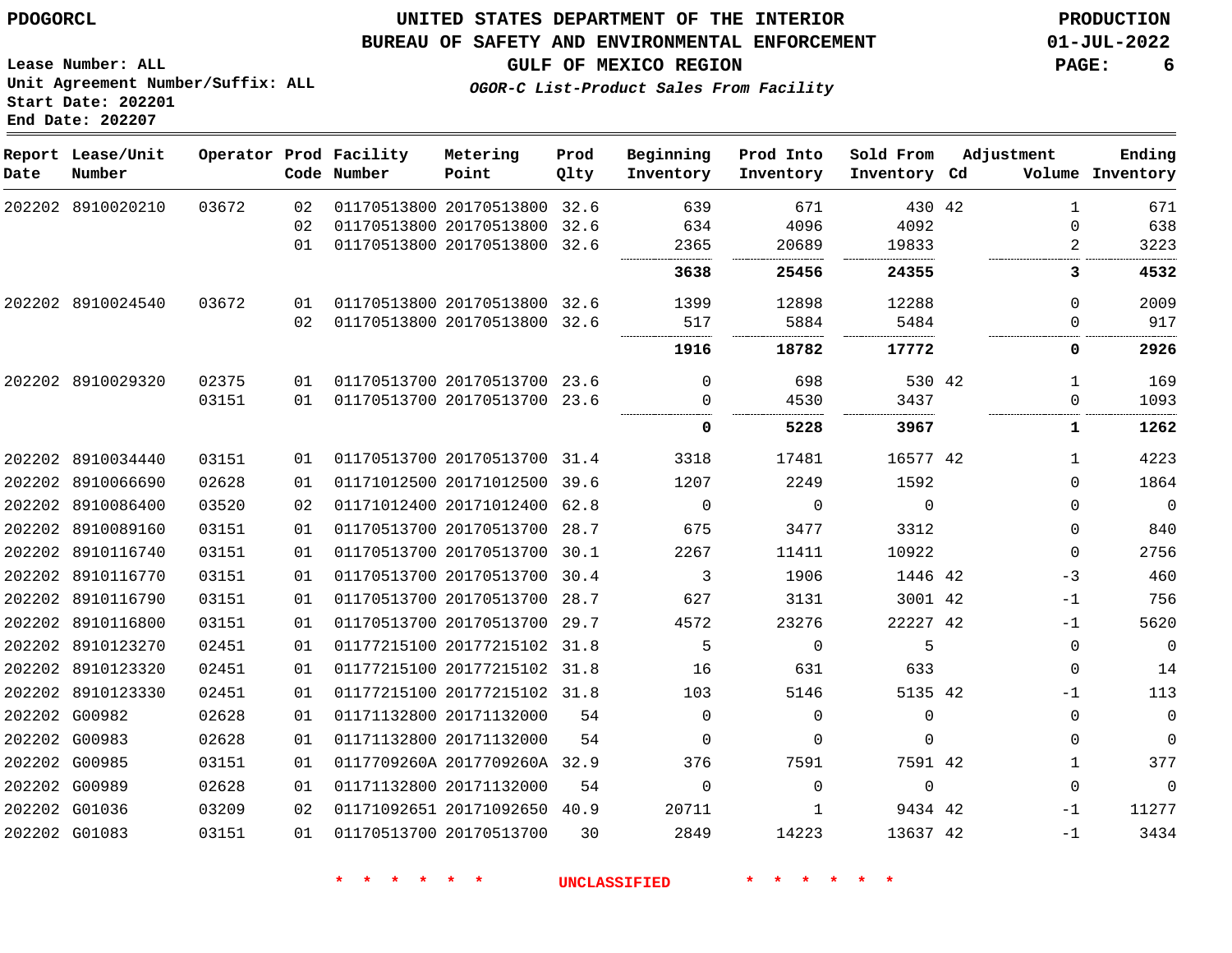### **BUREAU OF SAFETY AND ENVIRONMENTAL ENFORCEMENT 01-JUL-2022**

**OGOR-C List-Product Sales From Facility**

**GULF OF MEXICO REGION PAGE: 7**

**Lease Number: ALL Unit Agreement Number/Suffix: ALL Start Date: 202201 End Date: 202207**

| Date          | Report Lease/Unit<br>Number |       |    | Operator Prod Facility<br>Code Number | Metering<br>Point            | Prod<br>Qlty | Beginning<br>Inventory | Prod Into<br>Inventory | Sold From<br>Inventory Cd | Adjustment   | Ending<br>Volume Inventory |
|---------------|-----------------------------|-------|----|---------------------------------------|------------------------------|--------------|------------------------|------------------------|---------------------------|--------------|----------------------------|
|               | 202202 G01084               | 03151 | 01 |                                       | 01170513700 20170513700      | 28.7         | 114                    | 643                    | 601 42                    | $-1$         | 155                        |
|               | 202202 G01090               | 03151 | 01 |                                       | 01170513700 20170513700 30.4 |              | 881                    | 4152                   | 4030 42                   | $-1$         | 1002                       |
| 202202 G01091 |                             | 03151 | 01 |                                       | 01170513700 20170513700      | 29.7         | 1080                   | 5985                   | 5621 42                   | $\mathbf{1}$ | 1445                       |
|               | 202202 G01248               | 02628 | 01 |                                       | 01171012500 20171012500 39.6 |              | 2643                   | 2046                   | 2994                      | 0            | 1695                       |
|               | 202202 G01351               | 03151 | 01 |                                       | 01170230400 20170230400      | 50.1         | 104                    | 17                     | 65                        | $\Omega$     | 56                         |
|               | 202202 G01447               | 03151 | 02 |                                       | 01170513700 20170513700 18.7 |              | 16                     | 54                     | 57                        | $\Omega$     | 13                         |
| 202202 G01610 |                             | 02451 | 01 |                                       | 01177215100 20177215102 31.8 |              | 13                     | 466                    | 470 42                    | 1            | 10                         |
| 202202 G01757 |                             | 03037 | 02 |                                       | 01423210051 20423210050      | 40           | 38                     | 326                    | 197 42                    | $-1$         | 166                        |
| 202202 G01848 |                             | 01284 | 02 |                                       | 01423210051 20170230500 43.8 |              | 203                    | $\Omega$               | $\Omega$                  | $\Omega$     | 203                        |
|               |                             | 01978 | 02 |                                       | 01170230500 20170230500 43.7 |              | 2360<br>.              | 328                    | 1480                      | 0            | 1208                       |
|               |                             |       |    |                                       |                              |              | 2563                   | 328                    | 1480                      | 0            | 1411                       |
|               | 202202 G01860               | 02451 | 01 |                                       | 01170231110 20170231110      | $\Omega$     | 2402                   | $\Omega$               | $\mathbf 0$               | $\Omega$     | 2402                       |
|               | 202202 G01865               | 03151 | 01 |                                       | 01171012500 20171012500 39.6 |              | 930                    | 1030                   | 1107 42                   | $\mathbf{1}$ | 854                        |
| 202202 G01901 |                             | 02451 | 01 |                                       | 01177215100 20177215102      | 31.8         | 6                      | 188                    | 190                       | $\Omega$     | $\overline{4}$             |
|               | 202202 G01966               | 02451 | 01 |                                       | 01177215100 20177215102      | 31.8         | 92                     | 4118                   | 4120 42                   | $\mathbf{1}$ | 91                         |
|               | 202202 G01967               | 02451 | 01 |                                       | 01177215100 20177215102 31.8 |              | 275                    | 12639                  | 12640 42                  | 4            | 278                        |
| 202202 G02111 |                             | 02628 | 01 |                                       | 01171132000 20171132000 41.3 |              | 5115                   | 34226                  | 34884                     | $\mathbf 0$  | 4457                       |
| 202202 G02613 |                             | 02628 | 01 |                                       | 01171132000 20171132000      | 41.3         | $\Omega$               | 5                      | 4                         | 0            | 1                          |
|               | 202202 G02825               | 02451 | 02 |                                       | 01170230812 20170230810      | 40           | $\Omega$               | 224                    | 224                       | $\Omega$     | $\overline{0}$             |
|               | 202202 G02826               | 02451 | 02 |                                       | 01170231110 20170231110      | $\Omega$     | 134                    | $\Omega$               | $\Omega$                  | $\mathbf 0$  | 134                        |
|               | 202202 G03331               | 02628 | 01 |                                       | 01171132000 20171132000      | 54           | $\overline{0}$         | $\Omega$               | $\Omega$                  | $\mathbf 0$  | $\overline{0}$             |
| 202202 G04081 |                             | 03037 | 02 |                                       | 01170230812 20170230810      | $\Omega$     | 892                    | $\Omega$               |                           | 0.42<br>$-1$ | 891                        |
|               | 202202 G04232               | 00730 | 01 |                                       | 01171012500 20171012500 39.6 |              | 224                    | 316                    | 278                       | $\mathbf 0$  | 262                        |
| 202202 G04421 |                             | 03672 | 02 |                                       | 01171131600 20171131600      | $\Omega$     | 361                    | $\Omega$               | $\Omega$                  | 0            | 361                        |
|               |                             |       | 01 |                                       | 01171131600 20171131600      | $\Omega$     | 699                    | $\Omega$               | $\Omega$                  | 0            | 699                        |
|               |                             |       |    |                                       |                              |              | 1060                   | 0                      | 0                         | 0            | 1060                       |
|               | 202202 G04452               | 02628 | 01 |                                       | 01171132000 20171132000 40.4 |              | $\Omega$               | $\Omega$               | $\Omega$                  | 0            | $\mathbf 0$                |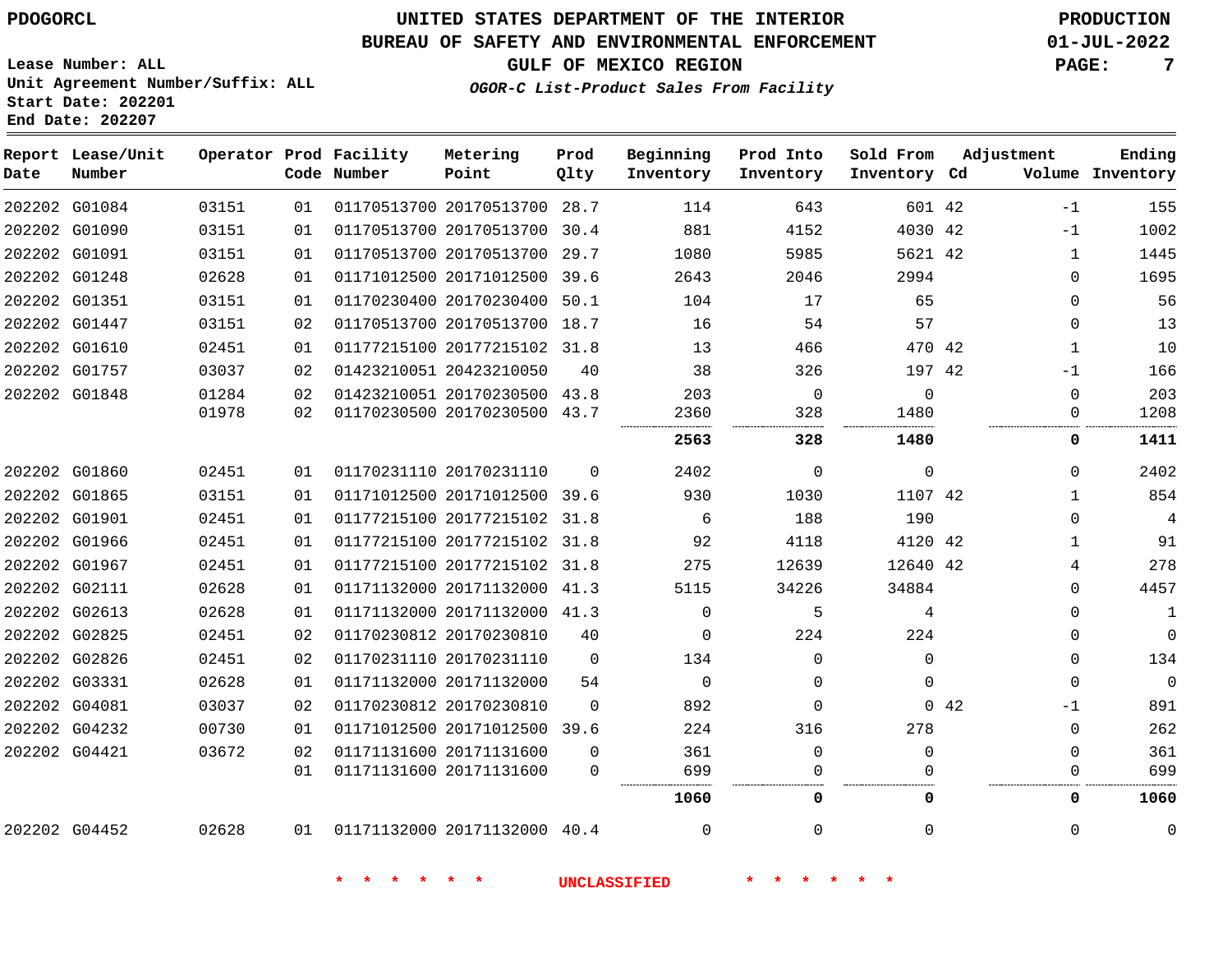**Start Date: 202201 End Date: 202207**

### **UNITED STATES DEPARTMENT OF THE INTERIOR PDOGORCL PRODUCTION**

#### **BUREAU OF SAFETY AND ENVIRONMENTAL ENFORCEMENT 01-JUL-2022**

**Lease Number: ALL Unit Agreement Number/Suffix: ALL**

**GULF OF MEXICO REGION PAGE: 8**

**OGOR-C List-Product Sales From Facility**

| Date | Report Lease/Unit<br>Number |       |     | Operator Prod Facility<br>Code Number | Metering<br>Point            | Prod<br>Qlty | Beginning<br>Inventory | Prod Into<br>Inventory | Sold From<br>Inventory Cd | Adjustment | Ending<br>Volume Inventory |
|------|-----------------------------|-------|-----|---------------------------------------|------------------------------|--------------|------------------------|------------------------|---------------------------|------------|----------------------------|
|      | 202202 G05006               | 01284 | 02  |                                       | 01423210051 20170230510 43.1 |              | 163                    | $\Omega$               | 74                        | $\Omega$   | 89                         |
|      | 202202 G05504               | 00730 | 01  |                                       | 01171132800 21171132800      | $\Omega$     | $\Omega$               | $\Omega$               | $\Omega$                  | 0          | $\mathbf 0$                |
|      |                             | 03619 | 01  |                                       | 01171132800 21171132800      | 58           | 2515                   | 179                    | 1218                      | 0          | 1476                       |
|      |                             |       |     |                                       |                              |              | 2515                   | 179                    | 1218                      | 0          | 1476                       |
|      | 202202 G07760               | 01284 | 01  |                                       | 01177122950 20177122950 29.7 |              | $\Omega$               | 292                    | 292                       | $\Omega$   | $\mathbf 0$                |
|      | 202202 G09631               | 01284 | 01  |                                       | 01177122950 20177122950 29.7 |              | $\Omega$               | $\Omega$               | $\Omega$                  | $\Omega$   | $\mathbf 0$                |
|      | 202202 G10741               | 02628 | 01  |                                       | 01171132800 20171132000      | 54           | $\mathbf 0$            | $\Omega$               | $\mathbf 0$               | $\Omega$   | $\mathbf 0$                |
|      | 202202 G10910               | 03026 | 01  |                                       | 01177245110 2017724511G      | 47           | $\Omega$               | 3026                   | 3026                      | $\Omega$   | 0                          |
|      | 202202 G12802               | 02628 | 01  |                                       | 01170230811 20170230811 40.5 |              | 201                    | $\mathbf 0$            | 201                       | 0          | $\overline{0}$             |
|      | 202202 G13081               | 01284 | 01  |                                       | 01608103650 20608103650 35.5 |              | 165                    | 10598                  | 10646                     | 0          | 117                        |
|      | 202202 G14342               | 02628 | 01  |                                       | 01170230811 20170230811 40.5 |              | 4774                   | 30810                  | 30456                     | 0          | 5128                       |
|      | 202202 G15050               | 02451 | 01  |                                       | 01170231110 20170231110      | $\Omega$     | 1006                   | $\Omega$               | $\Omega$                  | 0          | 1006                       |
|      | 202202 G15239               | 03151 | 02  |                                       | 01171012500 20171012500 39.6 |              | 40                     | 79                     | 53                        | $\Omega$   | 66                         |
|      | 202202 G15277               | 03672 | 02  |                                       | 01171012400 20171012400 62.8 |              | 1454                   | 344                    | 616                       | $\Omega$   | 1182                       |
|      |                             |       | 01  |                                       | 01171012400 20171012400 62.8 |              | 1989                   | 479                    | 843                       | 0          | 1625                       |
|      |                             |       |     |                                       |                              |              | 3443                   | 823                    | 1459                      | 0          | 2807                       |
|      | 202202 G16515               | 03026 | 01  |                                       | 01177245110 2017724511G      | 47           | $\Omega$               | 1436                   | 1436                      | $\Omega$   | $\mathbf 0$                |
|      | 202202 G17921               | 03026 | 01  |                                       | 01171012500 20177062959 25.5 |              | $\Omega$               | 1295                   | 1295                      | $\Omega$   | $\mathbf 0$                |
|      | 202202 G21532               | 03520 | 0 1 |                                       | 01170230811 20170230811 40.5 |              | 499                    | 3176                   | 3133 42                   | $-1$       | 541                        |
|      | 202202 G21534               | 03520 | 01  |                                       | 01170230811 20170230811 40.5 |              | 89                     | 1374                   | 1247                      | $\Omega$   | 216                        |
|      | 202202 G21592               | 02628 | 02  |                                       | 01171132000 20171132000 41.3 |              | 147                    | 242                    | 357                       | 0          | 32                         |
|      | 202202 G22501               | 03151 | 01  |                                       | 01170230400 20170230400 50.1 |              | 711                    | 503                    | 442                       | 0          | 772                        |
|      | 202202 G23730               | 03520 | 01  |                                       | 01170230810 20170230811 40.5 |              | 3                      | $\Omega$               | 3                         | 0          | $\overline{0}$             |
|      | 202202 G23735               | 02451 | 02  |                                       | 01170230812 20170230810      | $\Omega$     | 150                    | $\Omega$               | $\Omega$                  | $\Omega$   | 150                        |
|      | 202202 G23736               | 00730 | 01  |                                       | 01170230810 20170230810 56.1 |              | 14738                  | 16                     | 18 42                     | $-1$       | 14735                      |
|      | 202202 G23851               | 02503 | 02  |                                       | 01171012300 20171012300 43.2 |              | 11595                  | 2081                   | 6319                      | 0          | 7357                       |
|      | 202202 G24730               | 02451 | 02  |                                       | 01170230500 20170230500      | $\Omega$     | 363                    | $\Omega$               | $\Omega$                  | $\Omega$   | 363                        |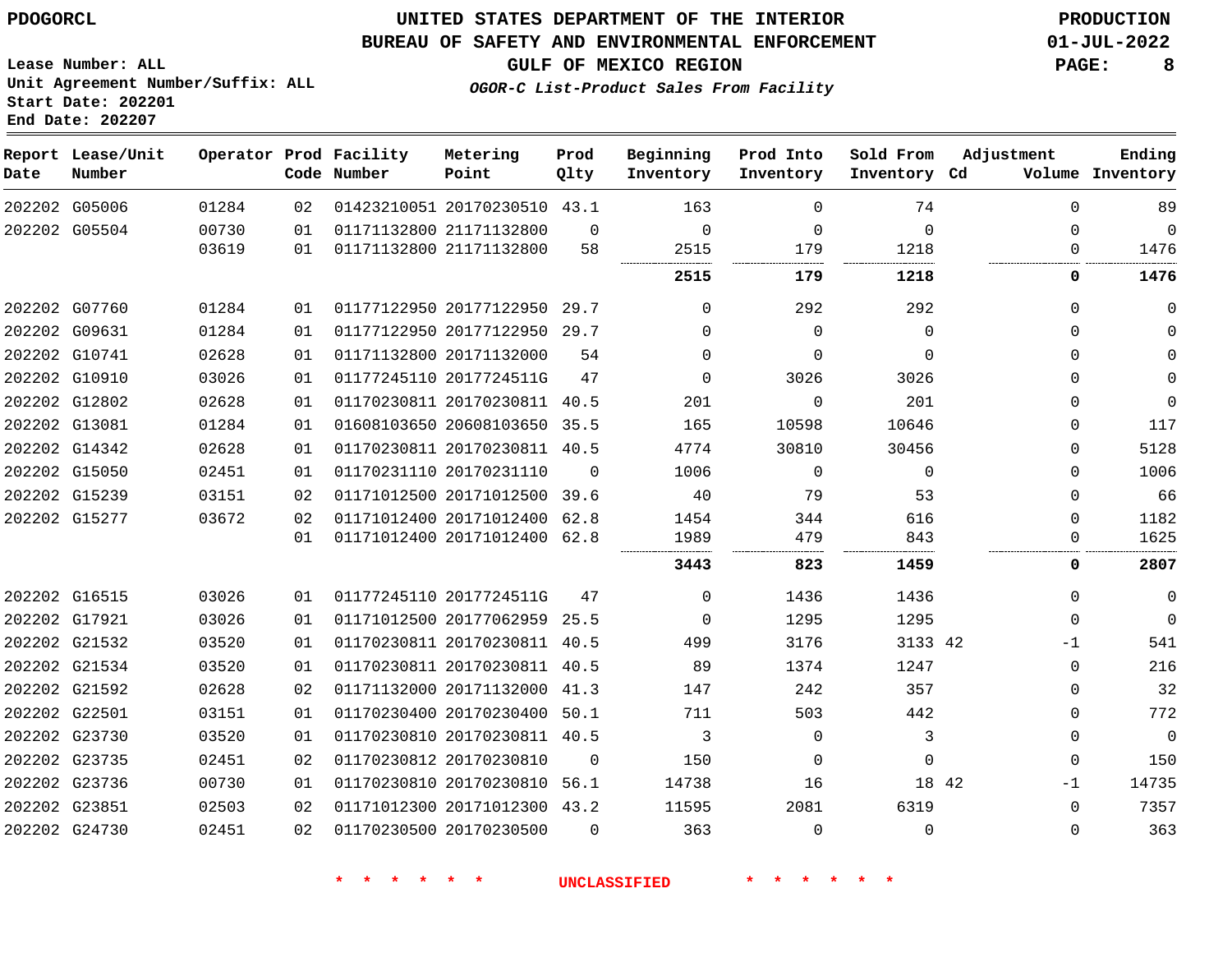### **BUREAU OF SAFETY AND ENVIRONMENTAL ENFORCEMENT 01-JUL-2022**

**Lease Number: ALL Unit Agreement Number/Suffix: ALL**

**GULF OF MEXICO REGION PAGE: 9**

**OGOR-C List-Product Sales From Facility**

**Prod Into Inventory**

**Sold From Inventory**

**Ending**

**Inventory Cd Volume**

**Adjustment**

|                | Unit Agreement Number/Suffix: ALL<br>Start Date: 202201<br>End Date: 202207 |        |               |                                       |                                         |              | OGOR-C List-Product Sales B |
|----------------|-----------------------------------------------------------------------------|--------|---------------|---------------------------------------|-----------------------------------------|--------------|-----------------------------|
| Report<br>Date | Lease/Unit<br>Number                                                        |        |               | Operator Prod Facility<br>Code Number | Metering<br>Point                       | Prod<br>Qlty | Beginning<br>Inventory      |
| 202202         | G24910                                                                      | 02628  | 01            |                                       | 01171132800 20171132000                 | 54           | $\Omega$                    |
|                | 202202 G24990                                                               | 01284  | 01            |                                       | 01608103650 20608103650                 | 35.5         | 78                          |
|                | 202202 G26074                                                               | 01284  | 01            |                                       | 01177122950 20177122950                 | 29.7         | $\Omega$                    |
|                | 202202 G27070                                                               | 03672  | 02            |                                       | 01171132800 21171132800                 | 54.6         | 44372                       |
|                | 202202 G27083                                                               | 03026  | 01            |                                       | 01171092651 20171092650                 | 40.9         | 265                         |
| 202202         | G27509                                                                      | 00730  | 02            |                                       | 01170230450 20170230450                 | $\Omega$     | 7917                        |
| 202202         | G27988                                                                      | 00730  | 01            |                                       | 01608103650 20608103650                 | 35.5         | 207                         |
|                | 202202 G31369                                                               | 02628  | 01            |                                       | 01171012300 20171012300                 | 43.2         | 15967                       |
|                |                                                                             | 0.2002 | $\sim$ $\sim$ |                                       | $0.11700000011$ $0.0170000011$ $10$ $F$ |              | $\cap$ $\cap$               |

| $\Omega$     | 0            | $\Omega$ |                | $\Omega$ | $\Omega$ | 54       | 01171132800 20171132000      | 01 | 02628 | 202202 G24910     |        |
|--------------|--------------|----------|----------------|----------|----------|----------|------------------------------|----|-------|-------------------|--------|
| 65           | 0            |          | 5868           | 5855     | 78       |          | 01608103650 20608103650 35.5 | 01 | 01284 | 202202 G24990     |        |
| $\mathbf 0$  | 0            |          | $\mathbf 0$    | 0        | $\Omega$ | 29.7     | 01177122950 20177122950      | 01 | 01284 | 202202 G26074     |        |
| 25929        | $\Omega$     |          | 21396          | 2953     | 44372    |          | 01171132800 21171132800 54.6 | 02 | 03672 | 202202 G27070     |        |
| 144          | 0            |          | 121            | $\Omega$ | 265      |          | 01171092651 20171092650 40.9 | 01 | 03026 | 202202 G27083     |        |
| 7917         | 0            |          | $\mathbf 0$    | $\Omega$ | 7917     | $\Omega$ | 01170230450 20170230450      | 02 | 00730 | 202202 G27509     |        |
| 220          | $-1$         |          | 19962 42       | 19976    | 207      |          | 01608103650 20608103650 35.5 | 01 | 00730 | 202202 G27988     |        |
| 9611         | 0            |          | 8682           | 2326     | 15967    |          | 01171012300 20171012300 43.2 | 01 | 02628 | 202202 G31369     |        |
| 823          | 0            |          | 4952           | 4948     | 827      |          | 01170230811 20170230811 40.5 | 01 | 03026 | 202202 G32113     |        |
| 91           | 0            |          | $\overline{0}$ | 0        | 91       | 0        | 01177295110 01177295110      | 02 | 02451 | 202202 G32268     |        |
| 152          | 0            |          | 127            | 0        | 279      |          | 01423210051 20170230510 45.1 | 02 | 01284 | 202202 G32744     |        |
| 2303         | 0            |          | 17960          | 17691    | 2572     |          | 01171132000 20171132000 41.3 | 01 | 02628 | 202202 G33636     |        |
| 388          | 0            |          | 2756           | 2334     | 810      |          | 01170230811 20170230811 40.5 | 01 | 02628 | 202202 G34033     |        |
| 6024         | $\mathbf{1}$ |          | 16990 42       | 19861    | 3152     |          | 01170513700 20170513700 23.7 | 01 | 03151 | 00016             | 202203 |
| 6581         | -1           |          | 19509 42       | 21699    | 4392     |          | 01170513700 20170513700 23.7 | 01 | 03151 | 00026             | 202203 |
| 518          | 0            |          | 1259           | 1708     | 69       |          | 01170513700 20170513700 22.1 | 01 | 03151 | 00032             | 202203 |
| 3492         | $\mathbf{1}$ |          | 6621 42        | 7321     | 2791     |          | 01171012300 20171012300 41.4 | 01 | 03151 | 00196             | 202203 |
| 23           | -1           | 76 42    |                | 100      | $\Omega$ |          | 01170754800 20170754800 29.6 | 01 | 03368 | 00353             | 202203 |
| 294          | $-1$         |          | 684 42         | 970      | 9        |          | 01170513700 20170513700 23.7 | 01 | 03151 | 00367             | 202203 |
| 50           | 0            |          | $\Omega$       | 0        | 50       | $\Omega$ | 01177112605 2017711260Y      | 01 | 01284 | 00434             | 202203 |
| 13           | 0            |          | $\Omega$       | $\Omega$ | 13       | $\Omega$ | 01177112605 2017711260Y      | 01 | 01284 | 00453             | 202203 |
| 833          | 0            |          | 3150           | 2708     | 1275     |          | 01171012500 20171012500 41.4 | 01 | 02628 | 00456             | 202203 |
| 6446         | $\Omega$     |          | 22406          | 20972    | 7880     | 41.4     | 01171012500 20171012500      | 01 | 02628 | 00457             | 202203 |
| 343          | -1           |          | 1132 42        | 1117     | 359      |          | 01171012500 20171012500 41.4 | 02 | 02451 | 00479             | 202203 |
| 288          | $\Omega$     |          | $\Omega$       | $\Omega$ | 288      | 45       | 01170230700 20170230700      | 01 | 03520 | 00680             | 202203 |
| 283          | $-2$         |          | 1010 42        | 1210     | 85       |          | 01170754800 20170754800 29.6 | 01 | 03368 | 00694             | 202203 |
| 14398        | 0            |          | 27193          | 6910     | 34681    |          | 01171012300 20171012300 41.4 | 01 | 02628 | 00796             | 202203 |
| $\mathbf{1}$ | $\mathbf 0$  | 2        |                | 2        | 1        | 41       | 01170230811 20170230811      | 01 | 00059 | 202203 754303001A |        |
|              |              |          |                |          |          |          |                              |    |       |                   |        |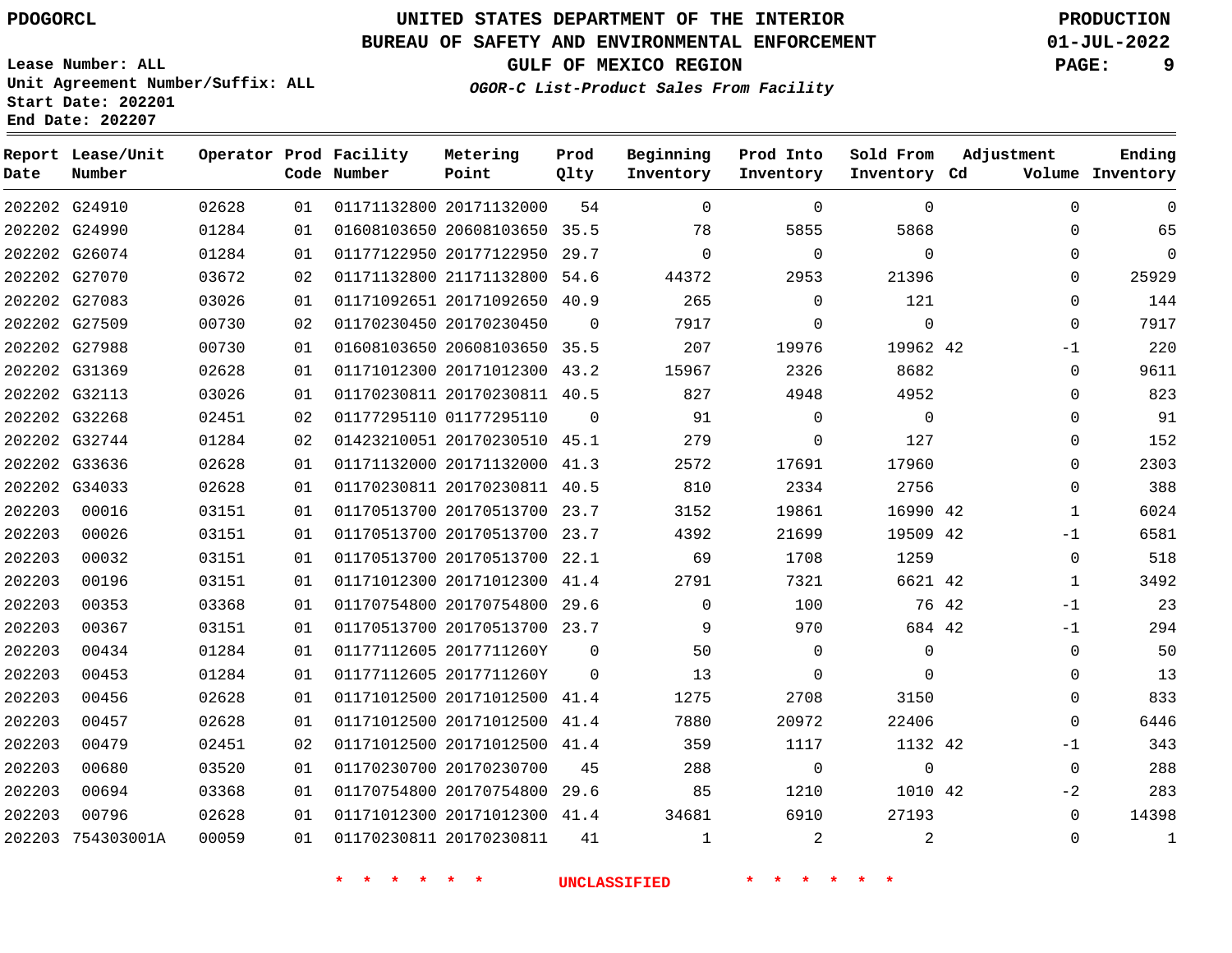#### **BUREAU OF SAFETY AND ENVIRONMENTAL ENFORCEMENT 01-JUL-2022**

**GULF OF MEXICO REGION PAGE: 10**

**Lease Number: ALL Unit Agreement Number/Suffix: ALL Start Date: 202201 End Date: 202207**

**OGOR-C List-Product Sales From Facility**

| Date   | Report Lease/Unit<br>Number |       |    | Operator Prod Facility<br>Code Number | Metering<br>Point            | Prod<br>Qlty | Beginning<br>Inventory | Prod Into<br>Inventory | Sold From<br>Inventory Cd |                 | Adjustment  | Ending<br>Volume Inventory |
|--------|-----------------------------|-------|----|---------------------------------------|------------------------------|--------------|------------------------|------------------------|---------------------------|-----------------|-------------|----------------------------|
|        | 202203 754306006A           | 00689 | 01 |                                       | 01608128271 20608128271 28.6 |              | 303776                 | 1091057                | 110551 09                 |                 | $-1087185$  | 197097                     |
|        | 202203 754306012A           | 02647 | 01 |                                       | 01608128270 20608128270 26.2 |              | 75262                  | 102474                 |                           | 0.09            | $-83412$    | 94324                      |
|        | 202203 754306013A           | 02647 | 01 |                                       | 01608128270 20608128270 26.2 |              | 49499                  | 242459                 |                           | 0 <sub>09</sub> | $-197358$   | 94600                      |
|        | 202203 754307017A           | 03619 | 02 |                                       | 01171132800 20170230811 40.5 |              | 352                    | 697                    | 697                       |                 | 0           | 352                        |
|        | 202203 754315006A           | 03368 | 01 |                                       | 01170754800 20170754800 29.6 |              | $\Omega$               | 766                    | 586                       |                 | 0           | 180                        |
|        | 202203 754320003A           | 03247 | 01 |                                       | 01170573602 20170573602 27.6 |              | 22853                  | $\mathbf 0$            | $\mathbf 0$               |                 | 0           | 22853                      |
|        |                             |       | 01 |                                       | 01171012500 20171012500 41.4 |              | 7170                   | 24022                  | 23809 42                  |                 | 1           | 7384                       |
|        |                             |       |    |                                       |                              |              | 30023                  | 24022                  | 23809                     |                 | 1           | 30237                      |
|        | 202203 7543940080           | 03295 | 02 |                                       | 01170230811 20170230811      | 41           | 19                     | $\mathbf 0$            |                           | 0.42            | $-1$        | 18                         |
|        | 202203 754396015A           | 01284 | 01 |                                       | 01608103650 01608103650 35.2 |              | $\mathbf 0$            | 1103                   | 1103                      |                 | 0           | $\mathbf 0$                |
|        | 202203 8910020210           | 03672 | 02 |                                       | 01170513800 20170513800 33.1 |              | 671                    | 9124                   | 9192 42                   |                 | $-1$        | 602                        |
|        |                             |       | 01 |                                       | 01170513800 20170513800 33.1 |              | 2009                   | 21968                  | 22527                     |                 | $\mathbf 0$ | 1450                       |
|        |                             |       | 02 |                                       | 01170513800 20170513800 33.1 |              | 638                    | 8802                   | 8859                      |                 | 0           | 581                        |
|        |                             |       | 01 |                                       | 01170513800 20170513800 33.1 |              | 3223                   | 34609                  | 35546 42                  |                 | $-2$        | 2284                       |
|        |                             |       |    |                                       |                              |              | 6541                   | 74503                  | 76124                     |                 | -3          | 4917                       |
|        | 202203 8910024540           | 03672 | 01 |                                       | 01170513800 20170513800 33.1 |              | 2111                   | 22770                  | 23378                     |                 | 0           | 1503                       |
|        |                             |       | 02 |                                       | 01170513800 20170513800 33.1 |              | 963                    | 7140                   | 7632                      |                 | 0           | 471                        |
|        |                             |       |    |                                       |                              |              | 3074                   | 29910                  | 31010                     |                 | 0           | 1974                       |
|        | 202203 8910029320           | 02375 | 01 |                                       | 01170513700 20170513700 22.1 |              | 169                    | 1249                   | 1039                      |                 | 0           | 379                        |
|        |                             | 03151 | 01 |                                       | 01170513700 20170513700 22.1 |              | 1093                   | 14010                  | 10853                     |                 | 0           | 4250                       |
|        |                             |       |    |                                       |                              |              | 1262                   | 15259                  | 11892                     |                 | 0           | 4629                       |
|        | 202203 8910034440           | 03151 | 01 |                                       | 01170513700 20170513700      | 29           | 4223                   | 20493                  | 18500                     |                 | 0           | 6216                       |
|        | 202203 8910066690           | 02628 | 01 |                                       | 01171012500 20171012500      | 41.4         | 1864                   | 7902                   | 7337                      |                 | $\Omega$    | 2429                       |
| 202203 | 8910086400                  | 03520 | 02 |                                       | 01171012400 20171012400      | 62.8         | $\mathbf 0$            | 94                     | 35                        |                 | 0           | 59                         |
| 202203 | 8910089160                  | 03151 | 01 |                                       | 01170513700 20170513700      | 28.7         | 840                    | 2291                   | 2436                      |                 | 0           | 695                        |
| 202203 | 8910116740                  | 03151 | 01 |                                       | 01170513700 20170513700 30.2 |              | 2756                   | 14177                  | 12633                     |                 | $\Omega$    | 4300                       |
|        | 202203 8910116770           | 03151 | 01 |                                       | 01170513700 20170513700 30.4 |              | 460                    | 4087                   | 3308                      |                 | $\Omega$    | 1239                       |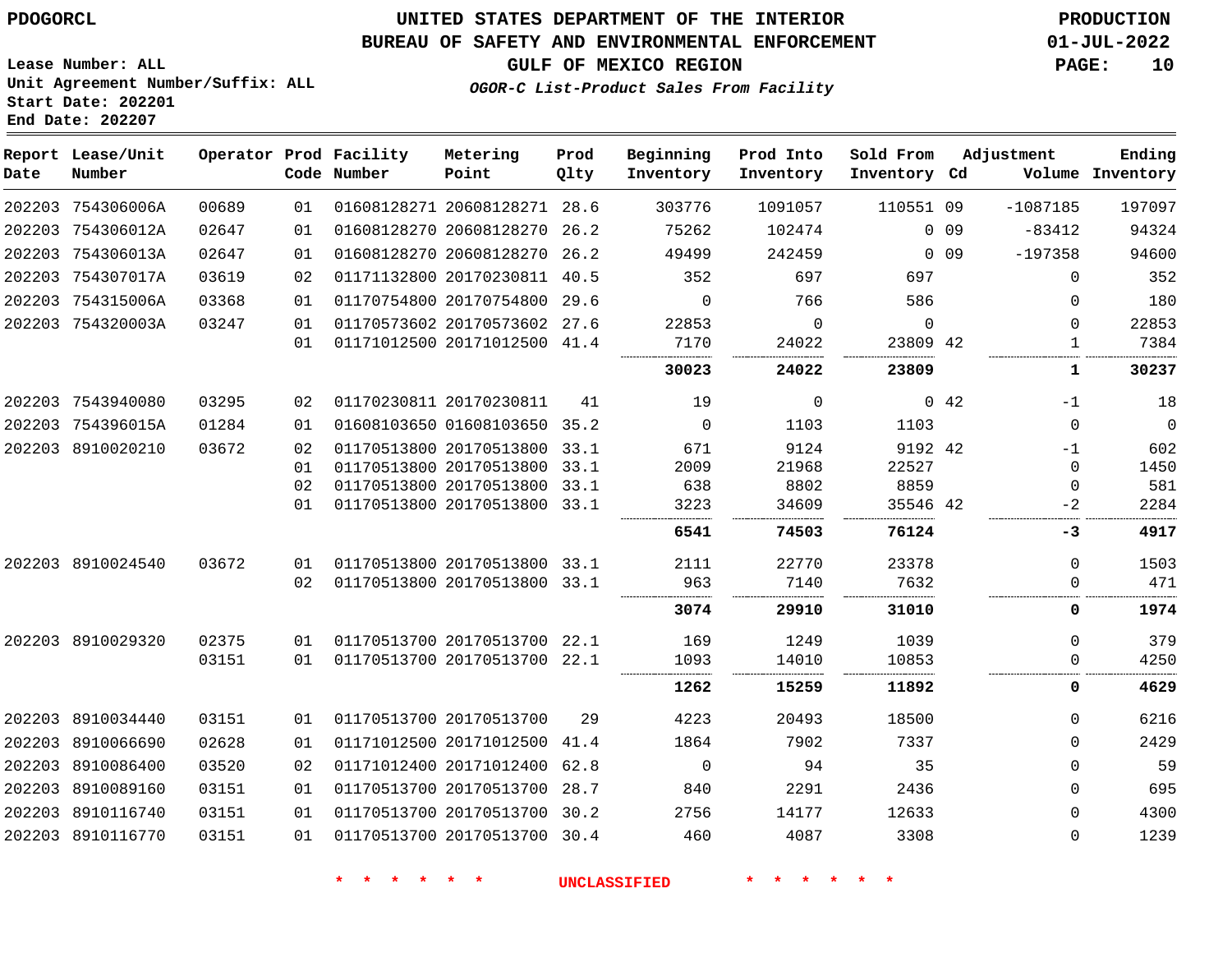**End Date: 202207**

# **UNITED STATES DEPARTMENT OF THE INTERIOR PDOGORCL PRODUCTION**

#### **BUREAU OF SAFETY AND ENVIRONMENTAL ENFORCEMENT 01-JUL-2022**

**Lease Number: ALL Unit Agreement Number/Suffix: ALL Start Date: 202201**

**GULF OF MEXICO REGION PAGE: 11**

**OGOR-C List-Product Sales From Facility**

| Date | Report Lease/Unit<br>Number |       |    | Operator Prod Facility<br>Code Number | Metering<br>Point            | Prod<br>Qlty   | Beginning<br>Inventory | Prod Into<br>Inventory | Sold From<br>Inventory Cd | Adjustment   | Ending<br>Volume Inventory |
|------|-----------------------------|-------|----|---------------------------------------|------------------------------|----------------|------------------------|------------------------|---------------------------|--------------|----------------------------|
|      | 202203 8910116790           | 03151 | 01 |                                       | 01170513700 20170513700 28.7 |                | 756                    | 2447                   | 2461                      | $\Omega$     | 742                        |
|      | 202203 8910116800           | 03151 | 01 |                                       | 01170513700 20170513700      | 30             | 5620                   | 24727                  | 22847                     | $\Omega$     | 7500                       |
|      | 202203 891011687A           | 03368 | 01 |                                       | 01170754800 20170754800 29.6 |                | $\overline{0}$         | 34                     | 26                        | $\Omega$     | $\,8\,$                    |
|      | 202203 8910123270           | 02451 | 01 |                                       | 01177215100 20177215102 31.8 |                | $\overline{0}$         | 334                    | 328                       | $\Omega$     | 6                          |
|      | 202203 8910123320           | 02451 | 01 |                                       | 01177215100 20177215102 31.8 |                | 14                     | 1595                   | 1579 42                   | $-1$         | 29                         |
|      | 202203 8910123330           | 02451 | 01 |                                       | 01177215100 20177215102 31.8 |                | 113                    | 5465                   | 5479 42                   | $-1$         | 98                         |
|      | 202203 G00982               | 02628 | 01 |                                       | 01171132800 20171132000      | 54             | $\Omega$               | $\Omega$               | $\Omega$                  | $\Omega$     | $\mathbf 0$                |
|      | 202203 G00983               | 02628 | 01 |                                       | 01171132800 20171132000      | 54             | $\Omega$               | $\mathbf{0}$           | $\Omega$                  | $\Omega$     | $\mathsf{O}$               |
|      | 202203 G00985               | 03151 | 01 |                                       | 0117709260A 2017709260A 32.5 |                | 377                    | 8386                   | 8386                      | $\Omega$     | 377                        |
|      | 202203 G00989               | 02628 | 01 |                                       | 01171132800 20171132000      | 54             | $\Omega$               | $\Omega$               | $\Omega$                  | $\Omega$     | $\mathbb O$                |
|      | 202203 G01036               | 03209 | 02 |                                       | 01171092651 20171092650      | $\overline{0}$ | 11277                  | 0                      | $\mathbf 0$               | $\Omega$     | 11277                      |
|      | 202203 G01083               | 03151 | 01 |                                       | 01170513700 20170513700 30.1 |                | 3434                   | 13974                  | 13170 42                  | $\mathbf{1}$ | 4239                       |
|      | 202203 G01084               | 03151 | 01 |                                       | 01170513700 20170513700 28.7 |                | 155                    | 427                    | 453                       | $\Omega$     | 129                        |
|      | 202203 G01090               | 03151 | 01 |                                       | 01170513700 20170513700 30.4 |                | 1002                   | 5378                   | 4748 42                   | -1           | 1631                       |
|      | 202203 G01091               | 03151 | 01 |                                       | 01170513700 20170513700 29.9 |                | 1445                   | 5867                   | 5533                      | $\Omega$     | 1779                       |
|      | 202203 G01092               | 03151 | 01 |                                       | 01170513700 20170513700 30.4 |                | $\overline{0}$         | 82                     | 57                        | $\Omega$     | 25                         |
|      | 202203 G01248               | 02628 | 01 |                                       | 01171012500 20171012500 41.4 |                | 1695                   | 12171                  | 10126                     | $\Omega$     | 3740                       |
|      | 202203 G01260               | 02628 | 01 |                                       | 01171012500 20171012500 41.4 |                | $\overline{0}$         | 28                     | 19                        | $\Omega$     | $\overline{9}$             |
|      | 202203 G01351               | 03151 | 01 |                                       | 01170230400 20170230400 50.5 |                | 56                     | $\overline{0}$         | 56                        | $\Omega$     | $\mathsf 0$                |
|      | 202203 G01447               | 03151 | 02 |                                       | 01170513700 20170513700 23.7 |                | 13                     | 135                    | 107                       | $\Omega$     | 41                         |
|      | 202203 G01497               | 03672 | 01 |                                       | 01170513800 20170513800 33.1 |                | $\overline{0}$         | 25375                  | 23700                     | $\Omega$     | 1675                       |
|      |                             |       | 02 |                                       | 01170513800 20170513800 33.1 |                | 0                      | 8                      |                           | 7 42<br>$-1$ | $\overline{0}$             |
|      |                             |       |    |                                       |                              |                | 0                      | 25383                  | 23707                     | -1           | 1675                       |
|      | 202203 G01498               | 03672 | 01 |                                       | 01170513800 20170513800 33.1 |                | $\overline{0}$         | 1622                   | 1515                      | $\Omega$     | 107                        |
|      | 202203 G01572               | 02628 | 01 |                                       | 01171012500 20171012500 41.4 |                | $\Omega$               | 37                     | 26                        | $\Omega$     | 11                         |
|      | 202203 G01610               | 02451 | 01 |                                       | 01177215100 20177215102 31.8 |                | 10                     | 571                    | 571                       | $\Omega$     | 10                         |
|      | 202203 G01757               | 03037 | 02 |                                       | 01423210051 20423210050 78.5 |                | 166                    | 581                    | 656 42                    | $\mathbf{1}$ | 92                         |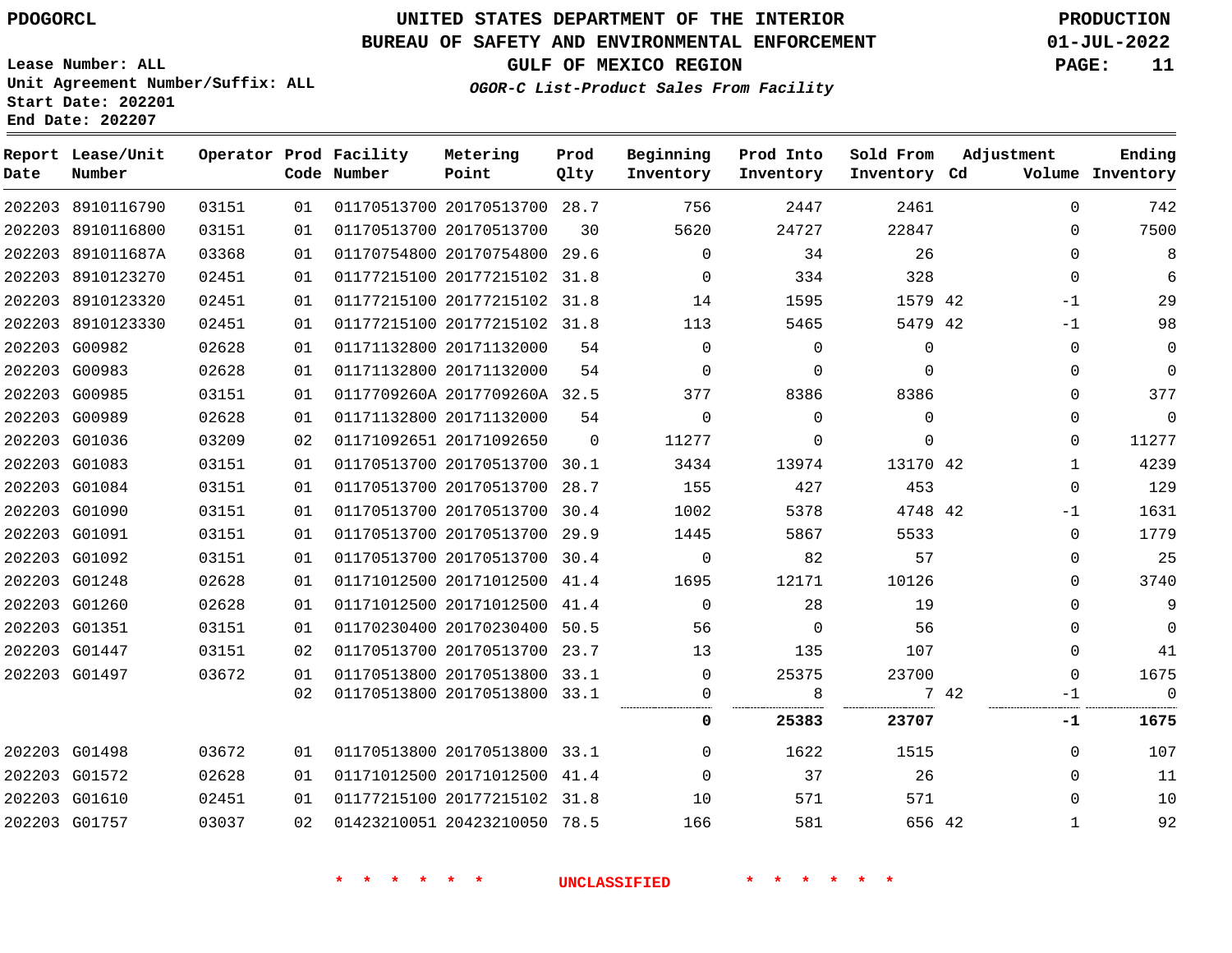#### **BUREAU OF SAFETY AND ENVIRONMENTAL ENFORCEMENT 01-JUL-2022**

**GULF OF MEXICO REGION PAGE: 12**

**Lease Number: ALL Unit Agreement Number/Suffix: ALL Start Date: 202201 End Date: 202207**

**OGOR-C List-Product Sales From Facility**

| Date | Report Lease/Unit<br>Number |                |          | Operator Prod Facility<br>Code Number | Metering<br>Point                                            | Prod<br>Qlty | Beginning<br>Inventory | Prod Into<br>Inventory | Sold From<br>Inventory Cd | Adjustment           | Ending<br>Volume Inventory |
|------|-----------------------------|----------------|----------|---------------------------------------|--------------------------------------------------------------|--------------|------------------------|------------------------|---------------------------|----------------------|----------------------------|
|      | 202203 G01848               | 01284<br>01978 | 02<br>02 |                                       | 01423210051 20170230500 43.8<br>01170230500 20170230500 43.7 |              | 164<br>1207            | $\mathbf 0$<br>315     | 0<br>528                  | $\Omega$<br>$\Omega$ | 164<br>994                 |
|      |                             |                |          |                                       |                                                              |              |                        |                        |                           |                      |                            |
|      |                             |                |          |                                       |                                                              |              | 1371                   | 315                    | 528                       | 0                    | 1158                       |
|      | 202203 G01860               | 02451          | 01       |                                       | 01170231110 20170231110                                      | $\Omega$     | 2402                   | $\mathbf 0$            | 0                         | $\Omega$             | 2402                       |
|      | 202203 G01865               | 03151          | 01       |                                       | 01171012500 20171012500                                      | 41.4         | 854                    | 2802                   | 2794                      | $\Omega$             | 862                        |
|      | 202203 G01899               | 02628          | 01       |                                       | 01171012500 20171012500 41.4                                 |              | $\Omega$               | 84                     | 58                        | $\Omega$             | 26                         |
|      | 202203 G01901               | 02451          | 01       |                                       | 01177215100 20177215102 31.8                                 |              | 4                      | 85                     |                           | 88 42<br>1           | $\overline{2}$             |
|      | 202203 G01966               | 02451          | 01       |                                       | 01177215100 20177215102 31.8                                 |              | 91                     | 5589                   | 5579                      | $\Omega$             | 101                        |
|      | 202203 G01967               | 02451          | 01       |                                       | 01177215100 20177215102 31.8                                 |              | 278                    | 14474                  | 14492 42                  | 4                    | 264                        |
|      | 202203 G02111               | 02628          | 01       |                                       | 01171132000 20171132000 41.3                                 |              | 4457                   | 53703                  | 52859                     | $\Omega$             | 5301                       |
|      | 202203 G02613               | 02628          | 01       |                                       | 01171132000 20171132000 40.8                                 |              | $\mathbf 1$            | 6                      | 6                         | 0                    | $\mathbf 1$                |
|      | 202203 G02825               | 02451          | 02       |                                       | 01170230812 20170230810                                      | 40           | $\Omega$               | $\Omega$               | $\Omega$                  | $\Omega$             | $\mathbf{0}$               |
|      | 202203 G02826               | 02451          | 02       |                                       | 01170231110 20170231110                                      | $\Omega$     | 134                    | $\Omega$               | 0                         | $\Omega$             | 134                        |
|      | 202203 G03331               | 02628          | 01       |                                       | 01171132000 20171132000                                      | 54           | $\Omega$               | $\Omega$               | $\Omega$                  | $\Omega$             | $\Omega$                   |
|      | 202203 G04081               | 03037          | 02       |                                       | 01170230812 20170230810                                      | $\Omega$     | 891                    | $\Omega$               | $\Omega$                  | $\Omega$             | 891                        |
|      | 202203 G04232               | 00730          | 01       |                                       | 01171012500 20171012500                                      | 41.4         | 262                    | 763                    | 790                       | $\Omega$             | 235                        |
|      | 202203 G04421               | 03672          | 02       |                                       | 01171131600 20171131600                                      | $\Omega$     | 361                    | $\mathbf 0$            | $\Omega$                  | $\Omega$             | 361                        |
|      |                             |                | 01       |                                       | 01171131600 20171131600                                      | 0            | 699                    | $\Omega$               | O                         | $\Omega$             | 699                        |
|      |                             |                |          |                                       |                                                              |              | 1060                   | 0                      | 0                         | 0                    | 1060                       |
|      | 202203 G04452               | 02628          | 01       |                                       | 01171132000 20171132000 40.4                                 |              | $\Omega$               | $\Omega$               | $\Omega$                  | $\Omega$             | $\Omega$                   |
|      | 202203 G05006               | 01284          | 02       |                                       | 01423210051 20170230510 43.1                                 |              | 89                     | $\Omega$               | $\Omega$                  | $\Omega$             | 89                         |
|      | 202203 G05504               | 00730          | 01       |                                       | 01171132800 21171132800                                      | $\Omega$     | $\Omega$               | $\Omega$               | $\Omega$                  | $\Omega$             | $\Omega$                   |
|      |                             | 03619          | 01       |                                       | 01171132800 21171132800                                      | 52.7         | 1476                   | 1236                   | 985                       | $\mathbf 0$          | 1727                       |
|      |                             |                |          |                                       |                                                              |              | 1476                   | 1236                   | 985                       | 0                    | 1727                       |
|      | 202203 G07760               | 01284          | 01       |                                       | 01177122950 20177122950                                      | 30           | 0                      | 16818                  | 16818                     | $\Omega$             | $\Omega$                   |
|      | 202203 G09631               | 01284          | 01       |                                       | 01177122950 20177122950 29.7                                 |              | $\Omega$               | $\Omega$               | $\Omega$                  | $\Omega$             | $\Omega$                   |
|      | 202203 G10741               | 02628          | 01       |                                       | 01171132800 20171132000                                      | 54           | $\Omega$               | $\Omega$               | $\Omega$                  | $\Omega$             | $\Omega$                   |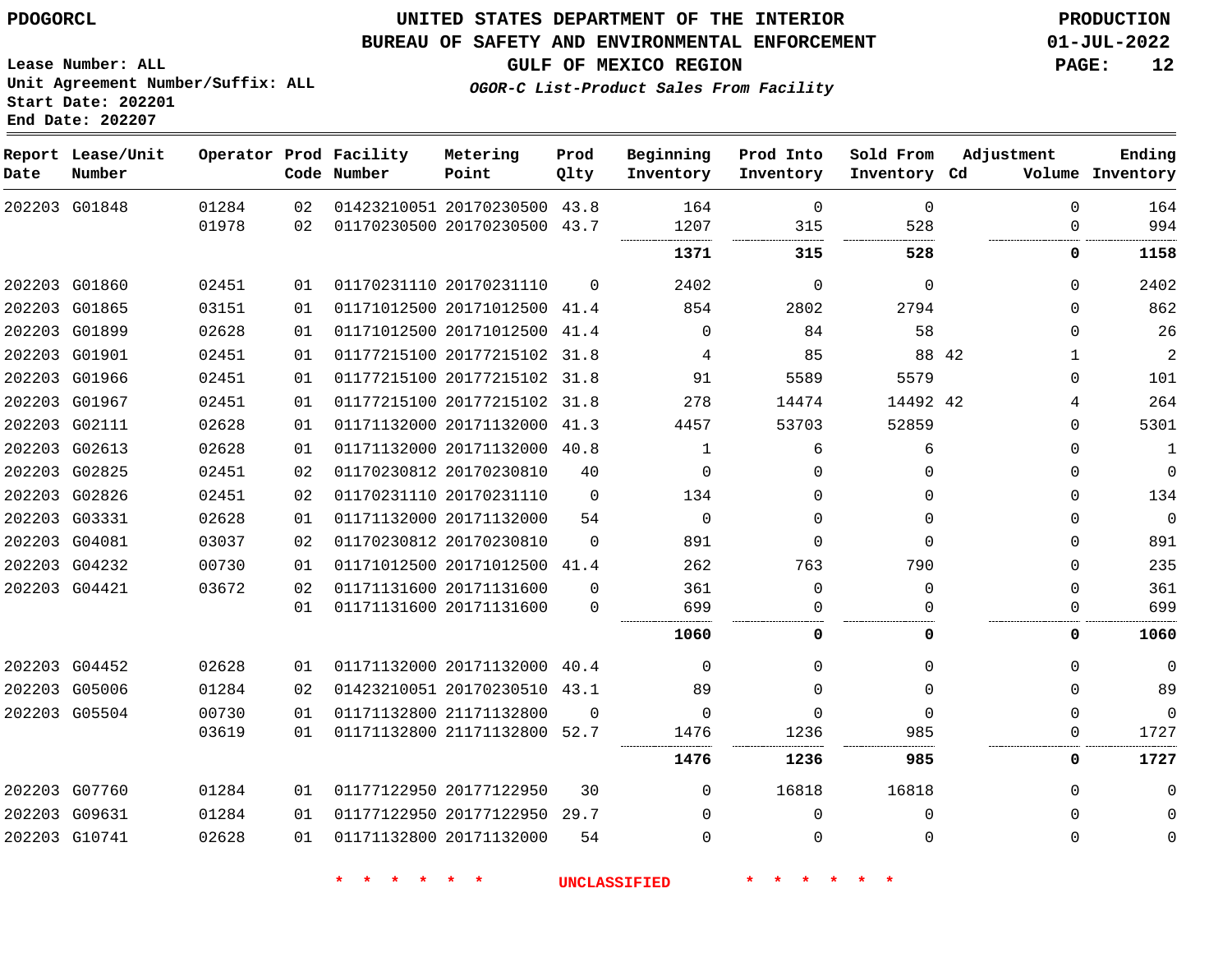#### **BUREAU OF SAFETY AND ENVIRONMENTAL ENFORCEMENT 01-JUL-2022**

**OGOR-C List-Product Sales From Facility**

**GULF OF MEXICO REGION PAGE: 13**

**Lease Number: ALL Unit Agreement Number/Suffix: ALL Start Date: 202201 End Date: 202207**

| Date | Report Lease/Unit<br>Number |       |    | Operator Prod Facility<br>Code Number | Metering<br>Point            | Prod<br>Qlty | Beginning<br>Inventory | Prod Into<br>Inventory | Sold From<br>Inventory Cd | Adjustment   | Ending<br>Volume Inventory |
|------|-----------------------------|-------|----|---------------------------------------|------------------------------|--------------|------------------------|------------------------|---------------------------|--------------|----------------------------|
|      | 202203 G10910               | 03026 | 01 |                                       | 01177245110 2017724511G 47.6 |              | 0                      | 2348                   | 2348                      | $\Omega$     | $\mathbf 0$                |
|      | 202203 G12802               | 02628 | 01 | 01170230811 20170230811               |                              | 41           | $\mathbf 0$            | $\mathbf 0$            | $\mathbf 0$               | $\Omega$     | $\mathbf 0$                |
|      | 202203 G13081               | 01284 | 01 |                                       | 01608103650 20608103650 35.2 |              | 117                    | 9020                   | 9075                      | $\Omega$     | 62                         |
|      | 202203 G14342               | 02628 | 01 |                                       | 01170230811 20170230811      | 41           | 5128                   | $\Omega$               | 9842 42                   | 9520         | 4806                       |
|      | 202203 G15050               | 02451 | 01 |                                       | 01170231110 20170231110      | $\Omega$     | 1006                   | $\Omega$               | $\mathbf 0$               | $\Omega$     | 1006                       |
|      | 202203 G15239               | 03151 | 02 |                                       | 01171012500 20171012500      | 41.4         | 66                     | 86                     | 125 42                    | $-1$         | 26                         |
|      | 202203 G15277               | 03672 | 02 |                                       | 01171012400 20171012400 62.8 |              | 1182                   | 594                    | 663 42                    | $\mathbf{1}$ | 1114                       |
|      |                             |       | 01 |                                       | 01171012400 20171012400 62.8 |              | 1625                   | 827                    | 911 42                    | 1            | 1542                       |
|      |                             |       |    |                                       |                              |              | 2807                   | 1421                   | 1574                      | $\mathbf{2}$ | 2656                       |
|      | 202203 G16515               | 03026 | 01 |                                       | 01177245110 2017724511G 47.6 |              | $\Omega$               | 1761                   | 1761                      | $\mathbf 0$  | $\mathbf 0$                |
|      | 202203 G17921               | 03026 | 01 |                                       | 01171012500 20177062959 25.5 |              | $\Omega$               | 20929                  | 20929                     | $\mathbf 0$  | $\mathbf 0$                |
|      | 202203 G21532               | 03520 | 01 |                                       | 01170230811 20170230811      | 41           | 541                    | 1034                   | 1040 42                   | 1            | 536                        |
|      | 202203 G21534               | 03520 | 01 |                                       | 01170230811 20170230811      | 41           | 216                    | 523                    | 488                       | $\Omega$     | 251                        |
|      | 202203 G21592               | 02628 | 02 |                                       | 01171132000 20171132000 40.8 |              | 32                     | 54                     | 81                        | 0            | 5                          |
|      | 202203 G22501               | 03151 | 01 |                                       | 01170230400 20170230400 50.5 |              | 772                    | 957                    | 974                       | $\mathbf 0$  | 755                        |
|      | 202203 G23730               | 03520 | 01 |                                       | 01170230810 20170230811      | 41           | $\mathbf 0$            | 2                      | 1                         | $\mathbf 0$  | $\overline{1}$             |
|      | 202203 G23735               | 02451 | 02 |                                       | 01170230812 20170230810      | $\Omega$     | 150                    | $\Omega$               | $\mathbf 0$               | $\mathbf 0$  | 150                        |
|      | 202203 G23736               | 00730 | 01 |                                       | 01170230810 20170230810      | $\Omega$     | 14735                  | $\Omega$               | $\Omega$                  | $\mathbf 0$  | 14735                      |
|      | 202203 G23851               | 02503 | 02 |                                       | 01171012300 20171012300 41.4 |              | 7357                   | 1962                   | 6016                      | $\mathbf 0$  | 3303                       |
|      | 202203 G24730               | 02451 | 02 |                                       | 01170230500 20170230500      | $\Omega$     | 363                    | $\Omega$               | $\Omega$                  | $\Omega$     | 363                        |
|      | 202203 G24910               | 02628 | 01 |                                       | 01171132800 20171132000      | 54           | 0                      | $\Omega$               | $\Omega$                  | 0            | $\overline{0}$             |
|      | 202203 G24990               | 01284 | 01 |                                       | 01608103650 20608103650 35.2 |              | 65                     | 4897                   | 4928                      | $\mathbf 0$  | 34                         |
|      | 202203 G26074               | 01284 | 01 |                                       | 01177122950 20177122950 29.7 |              | $\mathbf 0$            | $\Omega$               | $\Omega$                  | $\Omega$     | $\Omega$                   |
|      | 202203 G27070               | 03672 | 02 |                                       | 01171132800 21171132800 52.7 |              | 25929                  | 18935                  | 16294 42                  | $\mathbf{1}$ | 28571                      |
|      | 202203 G27083               | 03026 | 01 |                                       | 01171092651 20171092650      | 40.9         | 144                    | $\Omega$               | $\mathbf 0$               | $\mathbf 0$  | 144                        |
|      | 202203 G27509               | 00730 | 02 |                                       | 01170230450 20170230450      | $\mathbf 0$  | 7917                   | 0                      | $\mathbf 0$               | $\mathbf 0$  | 7917                       |
|      | 202203 G27988               | 00730 | 01 |                                       | 01608103650 20608103650 35.2 |              | 220                    | 18540                  | 18633 42                  | $\mathbf{1}$ | 128                        |
|      | 202203 G31369               | 02628 | 01 |                                       | 01171012300 20171012300 41.4 |              | 9611                   | 1850                   | 7536                      | $\mathbf 0$  | 3925                       |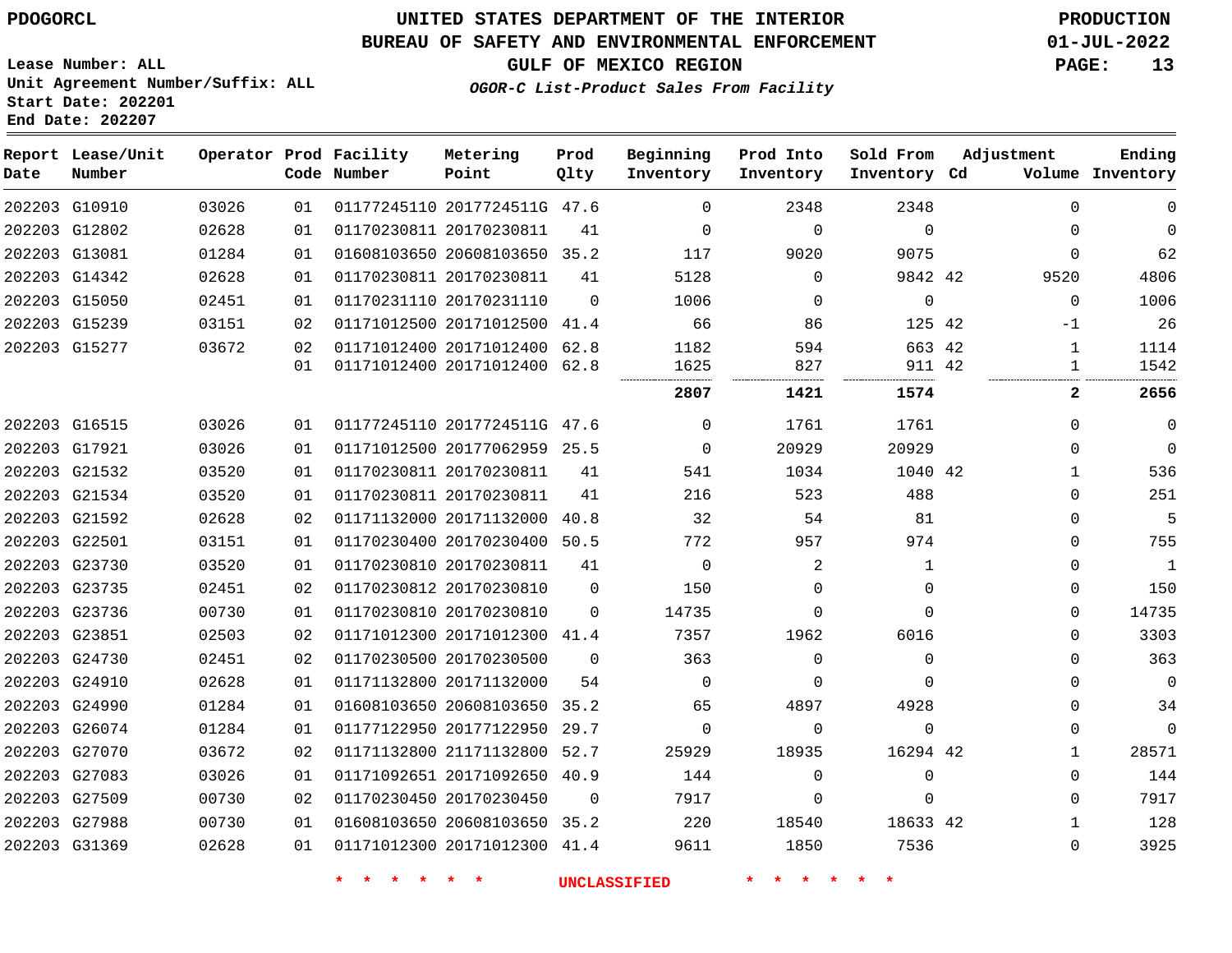**Start Date: 202201 End Date: 202207**

# **UNITED STATES DEPARTMENT OF THE INTERIOR PDOGORCL PRODUCTION**

### **BUREAU OF SAFETY AND ENVIRONMENTAL ENFORCEMENT 01-JUL-2022**

**Lease Number: ALL Unit Agreement Number/Suffix: ALL**

## **GULF OF MEXICO REGION PAGE: 14**

**OGOR-C List-Product Sales From Facility**

| Date   | Report Lease/Unit<br>Number |       |    | Operator Prod Facility<br>Code Number | Metering<br>Point            | Prod<br>Qlty | Beginning<br>Inventory | Prod Into<br>Inventory | Sold From<br>Inventory Cd |                 | Adjustment  | Ending<br>Volume Inventory |
|--------|-----------------------------|-------|----|---------------------------------------|------------------------------|--------------|------------------------|------------------------|---------------------------|-----------------|-------------|----------------------------|
|        | 202203 G32113               | 03026 | 01 |                                       | 01170230811 20170230811      | 41           | 823                    | 1631                   | 1631                      |                 | $\mathbf 0$ | 823                        |
|        | 202203 G32268               | 02451 | 02 |                                       | 01177295110 01177295110      | $\Omega$     | 91                     | $\mathbf 0$            | 0                         |                 | $\Omega$    | 91                         |
|        | 202203 G32744               | 01284 | 02 |                                       | 01423210051 20170230510      | $\Omega$     | 152                    | $\mathbf{0}$           | $\Omega$                  |                 | $\Omega$    | 152                        |
|        | 202203 G33636               | 02628 | 01 |                                       | 01171132000 20171132000 40.8 |              | 2303                   | 26514                  | 26200                     |                 | 0           | 2617                       |
|        | 202203 G34033               | 02628 | 01 |                                       | 01170230811 20170230811      | 41           | 388                    | $\mathbf 0$            | 745 42                    |                 | 721         | 364                        |
| 202204 | 00016                       | 03151 | 01 |                                       | 01170513700 20170513700 23.7 |              | 6024                   | 22075                  | 23493 42                  |                 | $-1$        | 4605                       |
| 202204 | 00026                       | 03151 | 01 |                                       | 01170513700 20170513700 23.7 |              | 6581                   | 21990                  | 23984                     |                 | $\mathbf 0$ | 4587                       |
| 202204 | 00032                       | 03151 | 01 |                                       | 01170513700 20170513700 28.2 |              | 518                    | 1820                   | 1958                      |                 | 0           | 380                        |
| 202204 | 00196                       | 03151 | 01 |                                       | 01171012300 20171012300      | $\mathbf 0$  | 3492                   | 7984                   | $\mathbf 0$               |                 | 0           | 11476                      |
| 202204 | 00353                       | 03368 | 01 |                                       | 01170754800 20170754800 28.9 |              | 23                     | 310                    | 212 42                    |                 | $\mathbf 1$ | 122                        |
| 202204 | 00367                       | 03151 | 01 |                                       | 01170513700 20170513700 23.7 |              | 294                    | 1007                   | 1091                      |                 | $\Omega$    | 210                        |
| 202204 | 00434                       | 01284 | 01 |                                       | 01177112605 2017711260Y      | $\Omega$     | 50                     | $\mathbf 0$            | $\mathbf 0$               |                 | $\Omega$    | 50                         |
| 202204 | 00453                       | 01284 | 01 |                                       | 01177112605 2017711260Y      | $\Omega$     | 13                     | $\mathbf{0}$           | $\mathbf{0}$              |                 | 0           | 13                         |
| 202204 | 00456                       | 02628 | 01 |                                       | 01171012500 20171012500 42.3 |              | 833                    | 1155                   | 1619                      |                 | $\Omega$    | 369                        |
| 202204 | 00457                       | 02628 | 01 |                                       | 01171012500 20171012500 42.3 |              | 6446                   | 13035                  | 15318                     |                 | $\Omega$    | 4163                       |
| 202204 | 00479                       | 02451 | 02 |                                       | 01171012500 20171012500 42.3 |              | 343                    | 644                    | 782 42                    |                 | $\mathbf 1$ | 206                        |
| 202204 | 00680                       | 03520 | 01 |                                       | 01170230700 20170230700      | 45           | 288                    | $\Omega$               | $\Omega$                  |                 | $\Omega$    | 288                        |
| 202204 | 00694                       | 03368 | 01 |                                       | 01170754800 20170754800 28.9 |              | 283                    | 1716                   | 1326 42                   |                 | 1           | 674                        |
| 202204 | 00796                       | 02628 | 01 |                                       | 01171012300 20171012300 41.4 |              | 14398                  | 1465                   | $\mathbf 0$               |                 | $\Omega$    | 15863                      |
|        | 202204 754303001A           | 00059 | 01 |                                       | 01170230811 20170230811      | 41           | $\mathbf{1}$           | 0                      | 0                         |                 | 0           | $\mathbf{1}$               |
|        | 202204 754306006A           | 00689 | 01 |                                       | 01608128271 20608128271      | 28           | 197097                 | 999833                 | 82901 09                  |                 | $-815263$   | 298766                     |
|        | 202204 754306012A           | 02647 | 01 |                                       | 01608128270 20608128270      | 26.2         | 94324                  | 96728                  |                           | 0 <sub>09</sub> | $-72397$    | 118655                     |
|        | 202204 754306013A           | 02647 | 01 |                                       | 01608128270 20608128270      | 26.2         | 94600                  | 230497                 |                           | 0 <sub>09</sub> | $-172517$   | 152580                     |
|        | 202204 754307017A           | 03619 | 02 |                                       | 01171132800 20170230811 40.5 |              | 352                    | 2                      | $\mathbf{0}$              |                 | $\mathbf 0$ | 354                        |
|        | 202204 754315006A           | 03368 | 01 |                                       | 01170754800 20170754800 28.9 |              | 180                    | 290                    | 356                       |                 | $\Omega$    | 114                        |
|        | 202204 754320003A           | 03247 | 01 |                                       | 01171012500 20171012500 42.3 |              | 7384                   | 11062                  | 14913 42                  |                 | -1          | 3532                       |
|        |                             |       | 01 |                                       | 01170573602 20170573602 42.3 |              | 22853                  | 0                      | 22853                     |                 | 0           | $\Omega$                   |
|        |                             |       |    |                                       |                              |              | 30237                  | 11062                  | 37766                     |                 | $-1$        | 3532                       |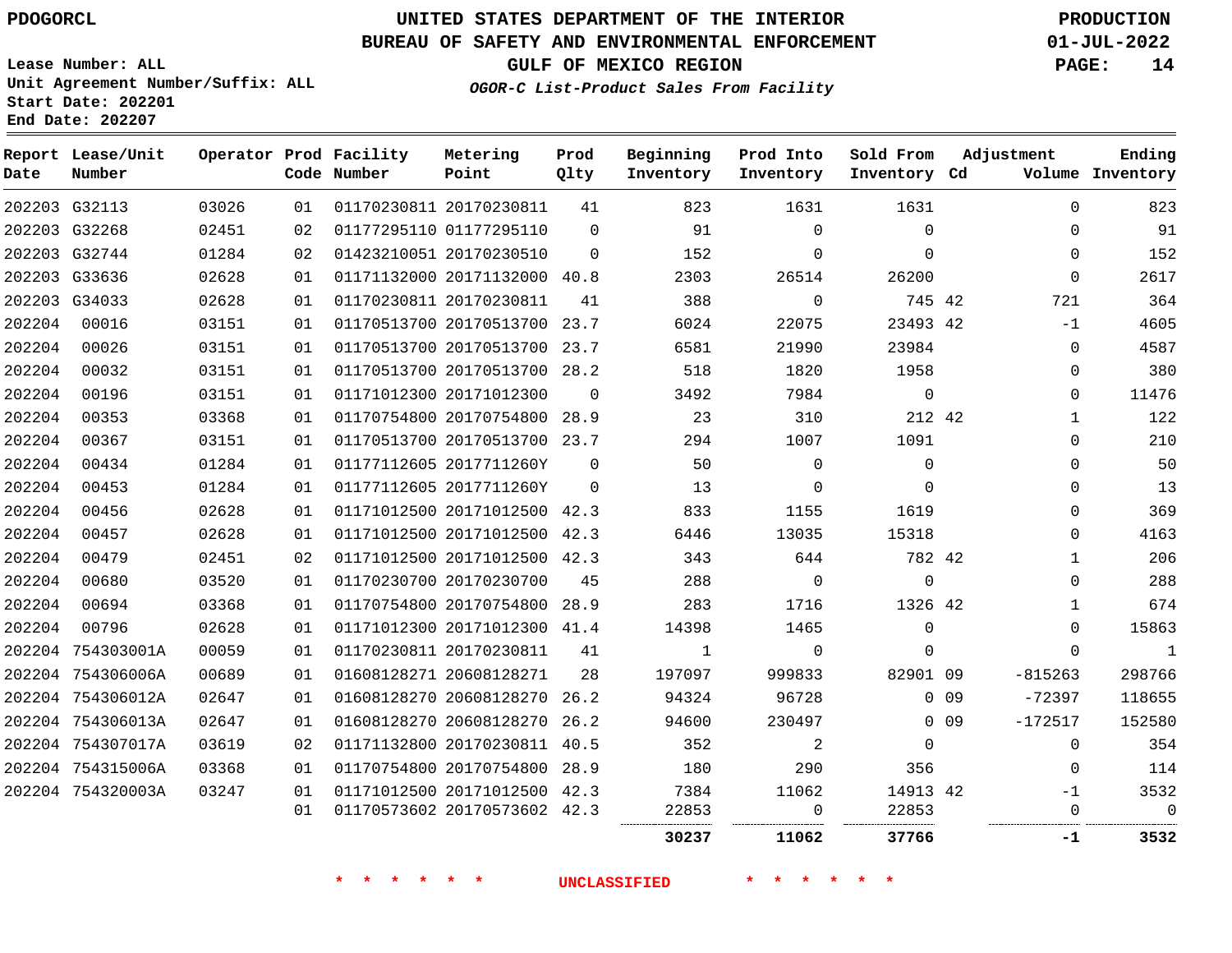**Report Lease/Unit**

**Number**

**Date**

### **UNITED STATES DEPARTMENT OF THE INTERIOR PDOGORCL PRODUCTION**

#### **BUREAU OF SAFETY AND ENVIRONMENTAL ENFORCEMENT 01-JUL-2022**

**Lease Number: ALL Unit Agreement Number/Suffix: ALL Start Date: 202201 End Date: 202207**

**Operator Prod Facility**

**Code Number**

**GULF OF MEXICO REGION PAGE: 15**

**Prod Qlty**

**Metering Point**

**Inventory Cd Volume**

**Adjustment**

**Ending**

**OGOR-C List-Product Sales From Facility**

**Beginning Inventory** **Prod Into Inventory** **Sold From Inventory**

| 202204 7543940080 | 03295 | 02 | 01170230811 20170230811      | $\Omega$ | 18       | ∩        |           | $0\quad 42$ | $-1$         | 17          |
|-------------------|-------|----|------------------------------|----------|----------|----------|-----------|-------------|--------------|-------------|
| 202204 8910020210 | 03672 | 01 | 01170513800 20170513800      | 32.8     | 2284     | 32041    | 30978 42  |             | 1            | 3348        |
|                   |       | 02 | 01170513800 20170513800      | 32.8     | 581      | 6717     | 6596      |             | $\Omega$     | 702         |
|                   |       |    |                              |          | 2865     | 38758    | 37574     |             | 1            | 4050        |
| 202204 8910024540 | 03672 | 02 | 01170513800 20170513800 32.8 |          | 455      | 5965     | 5796      |             | $\Omega$     | 624         |
|                   |       | 01 | 01170513800 20170513800 32.8 |          | 1450     | 19686    | 19078<br> |             | 0            | 2058        |
|                   |       |    |                              |          | 1905     | 25651    | 24874     |             | 0            | 2682        |
| 202204 8910029320 | 02375 | 01 | 01170513700 20170513700 28.2 |          | 379      | 1586     | 1634      |             | 0            | 331         |
|                   | 03151 | 01 | 01170513700 20170513700 28.2 |          | 4250     | 17656    | 18220 42  |             | -3           | 3683        |
|                   |       |    |                              |          | 4629     | 19242    | 19854     |             | -3           | 4014        |
| 202204 8910034440 | 03151 | 01 | 01170513700 20170513700      | 29       | 6216     | 17232    | 19852 42  |             | -1           | 3595        |
| 202204 8910066690 | 02628 | 01 | 01171012500 20171012500 42.3 |          | 2429     | 26770    | 20650     |             | $\Omega$     | 8549        |
| 202204 8910086400 | 03520 | 02 | 01171012400 20171012400      | 68.9     | 59       | 20       | 11        |             | $\Omega$     | 68          |
| 202204 8910089160 | 03151 | 01 | 01170513700 20170513700 28.9 |          | 695      | 3093     | 3142 42   |             | -1           | 645         |
| 202204 8910116740 | 03151 | 01 | 01170513700 20170513700      | 27.9     | 4300     | 13539    | 15014 42  |             | -1           | 2824        |
| 202204 8910116770 | 03151 | 01 | 01170513700 20170513700      | 27.7     | 1239     | 3776     | 4228 42   |             | 1            | 788         |
| 202204 8910116790 | 03151 | 01 | 01170513700 20170513700 28.9 |          | 742      | 4724     | 4481 42   |             | 1            | 986         |
| 202204 8910116800 | 03151 | 01 | 01170513700 20170513700      | 28       | 7500     | 23184    | 25847     |             | $\Omega$     | 4837        |
| 202204 891011687A | 03368 | 01 | 01170754800 20170754800      | 28.9     | 8        | 12       | 15        |             | $\mathbf 0$  | 5           |
| 202204 891011687C | 03368 | 01 | 01170754800 20170754800      | 28.9     | $\Omega$ | 1712     | 1040      |             | 0            | 672         |
| 202204 8910123270 | 02451 | 01 | 01177215100 20177215102      | 32.3     | 6        | 1149     | 1132 42   |             | $\mathbf{1}$ | 24          |
| 202204 8910123320 | 02451 | 01 | 01177215100 20177215102 32.3 |          | 29       | 1770     | 1763 42   |             | -1           | 35          |
| 202204 8910123330 | 02451 | 01 | 01177215100 20177215102 32.3 |          | 98       | 8231     | 8160      |             | 0            | 169         |
| 202204 G00982     | 02628 | 01 | 01171132800 20171132000      | 54       | 0        | 0        | $\Omega$  |             | $\mathbf 0$  | $\mathbf 0$ |
| 202204 G00983     | 02628 | 01 | 01171132800 20171132000      | 54       | $\Omega$ | $\Omega$ |           |             | $\Omega$     | $\mathbf 0$ |
| 202204 G00985     | 03151 | 01 | 0117709260A 2017709260A      | $\Omega$ | 377      | $\Omega$ | $\Omega$  |             | 0            | 377         |
| 202204 G00989     | 02628 | 01 | 01171132800 20171132000      | 54       | $\Omega$ | $\Omega$ |           |             | $\Omega$     | $\Omega$    |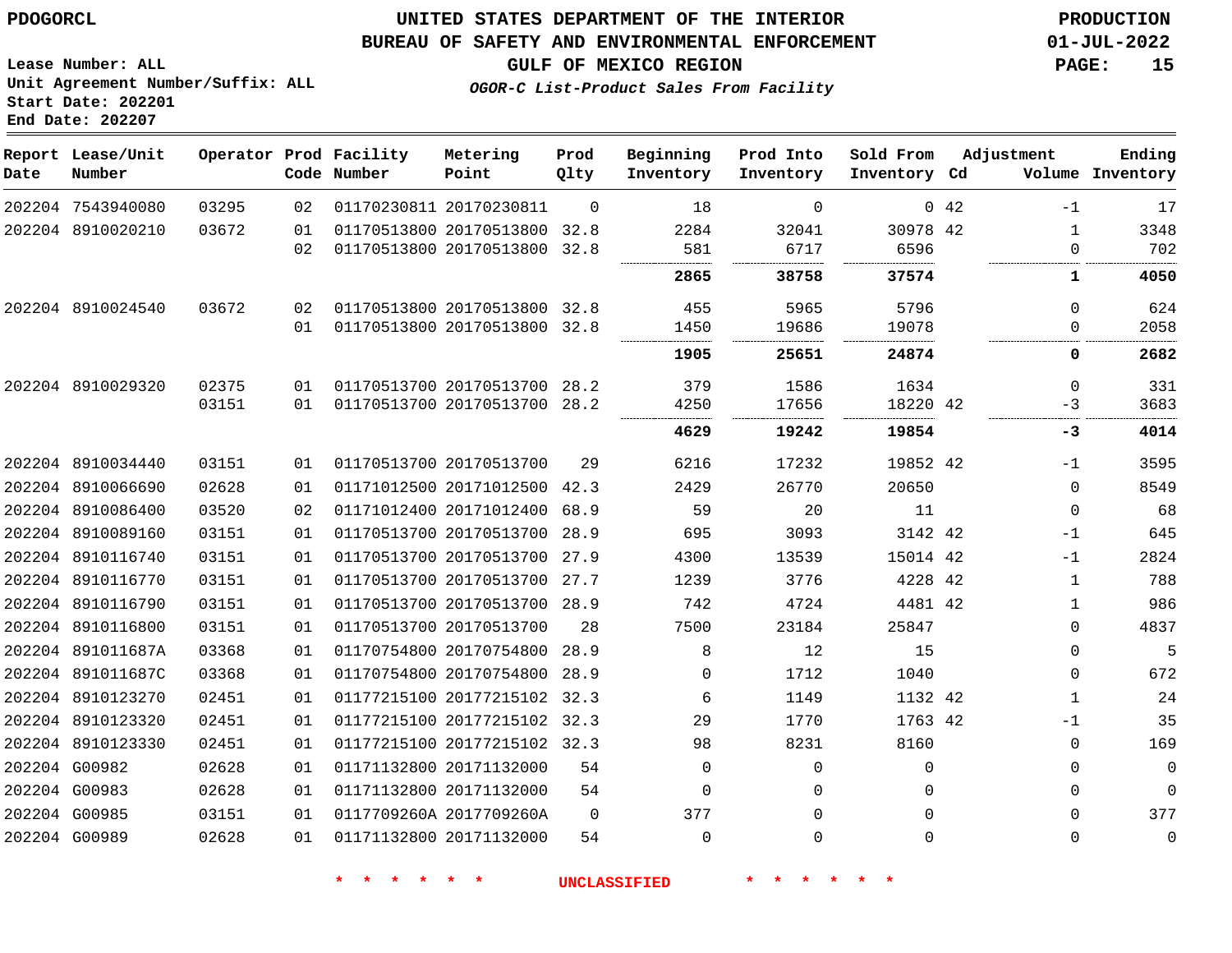**End Date: 202207**

# **UNITED STATES DEPARTMENT OF THE INTERIOR PDOGORCL PRODUCTION**

### **BUREAU OF SAFETY AND ENVIRONMENTAL ENFORCEMENT 01-JUL-2022**

**Lease Number: ALL Unit Agreement Number/Suffix: ALL Start Date: 202201**

### **GULF OF MEXICO REGION PAGE: 16**

**OGOR-C List-Product Sales From Facility**

| Date          | Report Lease/Unit<br>Number |       |    | Operator Prod Facility<br>Code Number | Metering<br>Point            | Prod<br>Qlty | Beginning<br>Inventory | Prod Into<br>Inventory | Sold From<br>Inventory Cd | Adjustment | Ending<br>Volume Inventory |
|---------------|-----------------------------|-------|----|---------------------------------------|------------------------------|--------------|------------------------|------------------------|---------------------------|------------|----------------------------|
|               | 202204 G01036               | 03209 | 02 |                                       | 01171092651 20171092650      | $\Omega$     | 11277                  | $\Omega$               | $\Omega$                  |            | $\Omega$<br>11277          |
|               | 202204 G01083               | 03151 | 01 |                                       | 01170513700 20170513700      | 28           | 4239                   | 11118                  | 13037 42                  | $-1$       | 2319                       |
|               | 202204 G01084               | 03151 | 01 |                                       | 01170513700 20170513700      | 28.9         | 129                    | 287                    | 357 42                    |            | 60<br>$\mathbf{1}$         |
|               | 202204 G01090               | 03151 | 01 |                                       | 01170513700 20170513700      | 27.7         | 1631                   | 4676                   | 5332                      |            | 975<br>0                   |
| 202204 G01091 |                             | 03151 | 01 |                                       | 01170513700 20170513700 28.2 |              | 1779                   | 6239                   | 6716 42                   | $-1$       | 1301                       |
|               | 202204 G01092               | 03151 | 01 |                                       | 01170513700 20170513700 27.7 |              | 25                     | 72                     | 82                        |            | 0<br>15                    |
|               | 202204 G01248               | 02628 | 01 |                                       | 01171012500 20171012500 42.3 |              | 3740                   | 11623                  | 11653                     |            | 0<br>3710                  |
|               | 202204 G01260               | 02628 | 01 |                                       | 01171012500 20171012500 42.3 |              | 9                      | 548                    | 382                       |            | 175<br>0                   |
| 202204 G01447 |                             | 03151 | 01 |                                       | 01170513700 20170513700      | $\Omega$     | 41                     | $\Omega$               | $\mathbf{0}$              |            | 41<br>$\Omega$             |
|               | 202204 G01497               | 03672 | 01 |                                       | 01170513800 20170513800 32.8 |              | 1675                   | 30303                  | 28808 42                  | $-1$       | 3169                       |
|               |                             |       | 02 |                                       | 01170513800 20170513800      | 32.8         | 0<br>.                 | 187                    | 168 42                    |            | 20<br>1                    |
|               |                             |       |    |                                       |                              |              | 1675                   | 30490                  | 28976                     |            | 0<br>3189                  |
|               | 202204 G01498               | 03672 | 01 |                                       | 01170513800 20170513800      | 32.8         | 107                    | 2432                   | 2285                      |            | 254<br>$\Omega$            |
|               | 202204 G01572               | 02628 | 01 |                                       | 01171012500 20171012500 42.3 |              | 11                     | 1933                   | 1327                      |            | 617<br>0                   |
|               | 202204 G01610               | 02451 | 01 |                                       | 01177215100 20177215102 32.3 |              | 10                     | 242                    | 248 42                    |            | 5<br>$\mathbf{1}$          |
|               | 202204 G01619               | 03151 | 01 |                                       | 01170513700 20170513700 31.8 |              | $\mathbf 0$            | 740                    | 586                       |            | 154<br>0                   |
|               | 202204 G01620               | 03151 | 01 |                                       | 01170513700 20170513700 31.8 |              | $\Omega$               | 707                    | 559 42                    | -1         | 147                        |
|               | 202204 G01757               | 03037 | 02 |                                       | 01423210051 20423210050 77.4 |              | 92                     | 1410                   | 1149                      |            | 353<br>0                   |
|               | 202204 G01848               | 01978 | 02 |                                       | 01170230500 20170230500      | 43           | 994                    | 2005                   | 1243                      |            | 1756<br>0                  |
|               | 202204 G01860               | 02451 | 01 |                                       | 01170231110 20170231110      | $\Omega$     | 2402                   | $\mathbf 0$            | $\mathbf 0$               |            | 2402<br>0                  |
|               | 202204 G01865               | 03151 | 01 |                                       | 01171012500 20171012500      | 42.3         | 862                    | 1472                   | 1863 42                   | $-1$       | 470                        |
|               | 202204 G01899               | 02628 | 01 |                                       | 01171012500 20171012500 42.3 |              | 26                     | 269                    | 209                       |            | 86<br>$\Omega$             |
| 202204 G01901 |                             | 02451 | 01 |                                       | 01177215100 20177215102 32.3 |              | 2                      | 24                     | 25 42                     | $-1$       | $\mathbf 0$                |
|               | 202204 G01966               | 02451 | 01 |                                       | 01177215100 20177215102 32.3 |              | 101                    | 3312                   | 3344 42                   | $-1$       | 68                         |
|               | 202204 G01967               | 02451 | 01 |                                       | 01177215100 20177215102 32.3 |              | 264                    | 10240                  | 10294 42                  | $-1$       | 209                        |
| 202204 G02111 |                             | 02628 | 01 |                                       | 01171132000 20171132000 39.7 |              | 5301                   | 36404                  | 37248                     |            | 4457<br>$\Omega$           |
|               | 202204 G02613               | 02628 | 01 |                                       | 01171132000 20171132000 39.7 |              | $\mathbf{1}$           | $\mathbf 0$            | 1                         |            | 0<br>0                     |
| 202204 G02825 |                             | 02451 | 02 |                                       | 01170230812 20170230810      | $\Omega$     | 0                      | $\mathbf 0$            |                           | 042        | 7<br>7                     |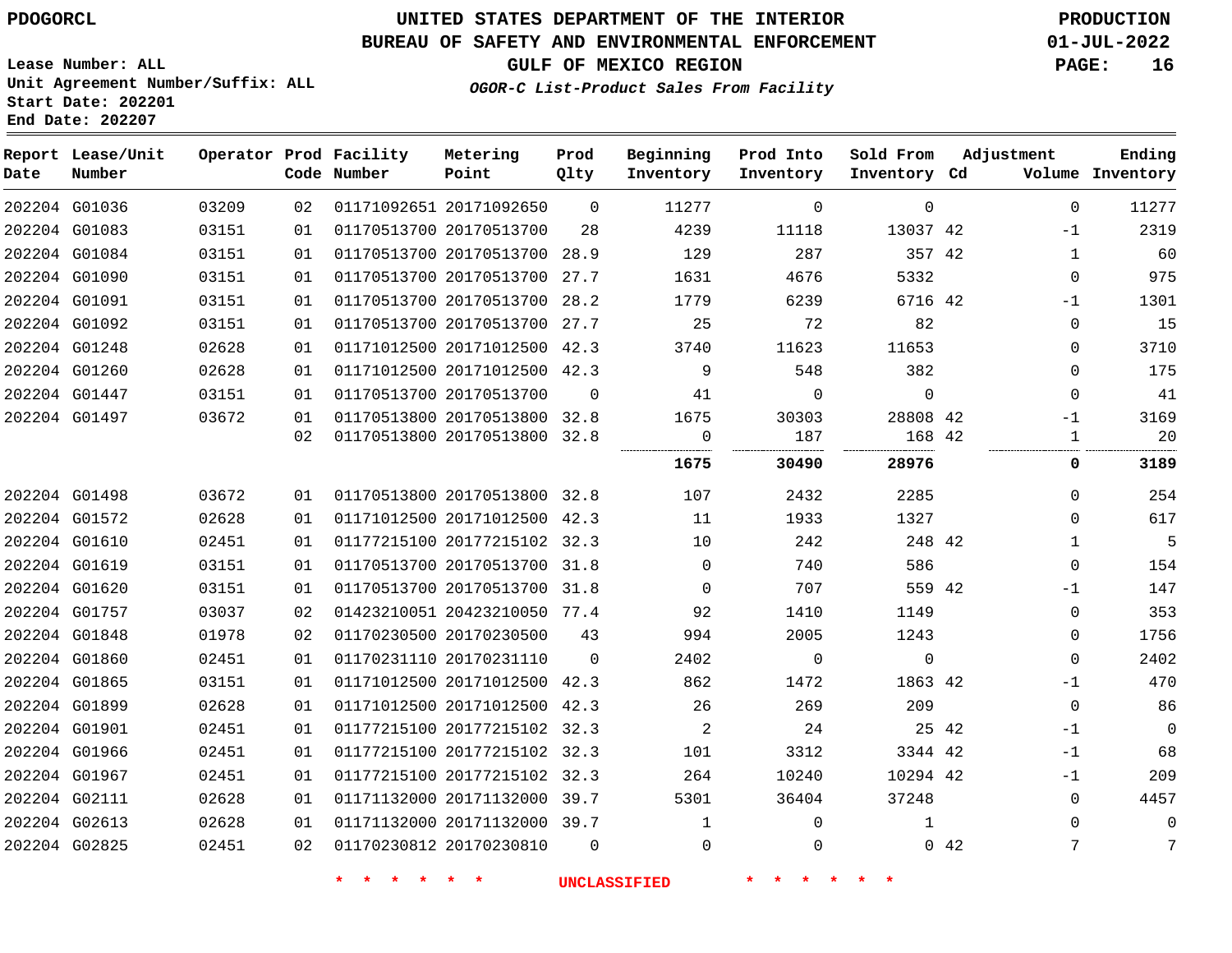#### **BUREAU OF SAFETY AND ENVIRONMENTAL ENFORCEMENT 01-JUL-2022**

**OGOR-C List-Product Sales From Facility**

**GULF OF MEXICO REGION PAGE: 17**

**Lease Number: ALL Unit Agreement Number/Suffix: ALL Start Date: 202201 End Date: 202207**

| Date | Report Lease/Unit<br>Number |       |    | Operator Prod Facility<br>Code Number | Metering<br>Point            | Prod<br>Qlty | Beginning<br>Inventory | Prod Into<br>Inventory | Sold From<br>Inventory Cd | Adjustment  | Ending<br>Volume Inventory |
|------|-----------------------------|-------|----|---------------------------------------|------------------------------|--------------|------------------------|------------------------|---------------------------|-------------|----------------------------|
|      | 202204 G02826               | 02451 | 02 |                                       | 01170231110 20170231110      | $\Omega$     | 134                    | $\Omega$               | $\Omega$                  | $\Omega$    | 134                        |
|      | 202204 G03331               | 02628 | 01 |                                       | 01171132000 20171132000      | 54           | $\mathbf 0$            | $\Omega$               | $\Omega$                  | $\Omega$    | $\Omega$                   |
|      | 202204 G04081               | 03037 | 02 |                                       | 01170230812 20170230810      | $\Omega$     | 891                    | $\Omega$               | $\Omega$                  | $\Omega$    | 891                        |
|      | 202204 G04232               | 00730 | 01 |                                       | 01171012500 20171012500 42.3 |              | 235                    | 374                    | 490                       | $\Omega$    | 119                        |
|      | 202204 G04421               | 03672 | 02 |                                       | 01171131600 20171131600      | $\Omega$     | 361                    | 0                      | $\Omega$                  | $\Omega$    | 361                        |
|      |                             |       | 01 |                                       | 01171131600 20171131600      | $\mathbf 0$  | 699                    | $\Omega$               | $\Omega$                  | $\Omega$    | 699                        |
|      |                             |       |    |                                       |                              |              | 1060                   | $\mathbf 0$            | 0                         | 0           | 1060                       |
|      | 202204 G04452               | 02628 | 01 |                                       | 01171132000 20171132000      | 35.7         | $\Omega$               | $\Omega$               | $\Omega$                  | $\Omega$    | $\mathbf 0$                |
|      | 202204 G05006               | 01284 | 02 |                                       | 01423210051 20170230510 43.1 |              | 89                     | 0                      | $\Omega$                  | $\Omega$    | 89                         |
|      | 202204 G05504               | 00730 | 01 |                                       | 01171132800 21171132800      | $\Omega$     | $\mathbf 0$            | $\Omega$               | $\Omega$                  | $\Omega$    | $\mathbf 0$                |
|      |                             | 03619 | 01 |                                       | 01171132800 21171132800      | $\mathbf 0$  | 1727                   | $\Omega$               | $\cap$                    | 0           | 1727                       |
|      |                             |       |    |                                       |                              |              | 1727                   | $\mathbf 0$            | 0                         | 0           | 1727                       |
|      | 202204 G07760               | 01284 | 01 |                                       | 01177122950 20177122950      | 29.8         | 0                      | 15506                  | 15506                     | $\Omega$    | 0                          |
|      | 202204 G09631               | 01284 | 01 |                                       | 01177122950 20177122950      | 29.7         | $\Omega$               | $\Omega$               | $\Omega$                  | $\Omega$    | $\Omega$                   |
|      | 202204 G10741               | 02628 | 01 |                                       | 01171132800 20171132000      | 54           | $\Omega$               | $\Omega$               | $\Omega$                  | $\Omega$    | $\mathbf 0$                |
|      | 202204 G10910               | 03026 | 01 |                                       | 01177245110 2017724511G 47.2 |              | 0                      | 3270                   | 3270                      | 0           | $\mathbf 0$                |
|      | 202204 G12802               | 02628 | 01 |                                       | 01170230811 20170230811      | 41           | $\mathbf{0}$           | $\Omega$               | $\Omega$                  | $\Omega$    | $\mathbf 0$                |
|      | 202204 G14342               | 02628 | 01 |                                       | 01170230811 20170230811      | 41           | 4806                   | $\Omega$               |                           | 0.42<br>23  | 4829                       |
|      | 202204 G15050               | 02451 | 01 |                                       | 01170231110 20170231110      | $\Omega$     | 1006                   | $\Omega$               | $\Omega$                  | $\Omega$    | 1006                       |
|      | 202204 G15239               | 03151 | 01 |                                       | 01171012500 20171012500 42.3 |              | 26                     | 97                     | 92                        | $\Omega$    | 31                         |
|      | 202204 G15277               | 03672 | 02 |                                       | 01171012400 20171012400      | 68.9         | 1114                   | $\Omega$               | 158                       | $\Omega$    | 956                        |
|      |                             |       | 01 |                                       | 01171012400 20171012400 68.9 |              | 1542                   | 0                      | 219                       | 0           | 1323                       |
|      |                             |       |    |                                       |                              |              | 2656                   | 0                      | 377                       | 0           | 2279                       |
|      | 202204 G16515               | 03026 | 01 |                                       | 01177245110 2017724511G 47.2 |              | $\mathbf 0$            | 1876                   | 1876                      | $\Omega$    | $\mathbf{0}$               |
|      | 202204 G17921               | 03026 | 01 |                                       | 01171012500 20177062959      | 25.3         | $\mathbf 0$            | 18959                  | 18959                     | $\Omega$    | $\Omega$                   |
|      | 202204 G21532               | 03520 | 01 |                                       | 01170230811 20170230811      | 41           | 536                    | 3                      |                           | 042<br>$-1$ | 538                        |
|      | 202204 G21534               | 03520 | 01 |                                       | 01170230811 20170230811      | 41           | 251                    | 2                      | $\Omega$                  | $\Omega$    | 253                        |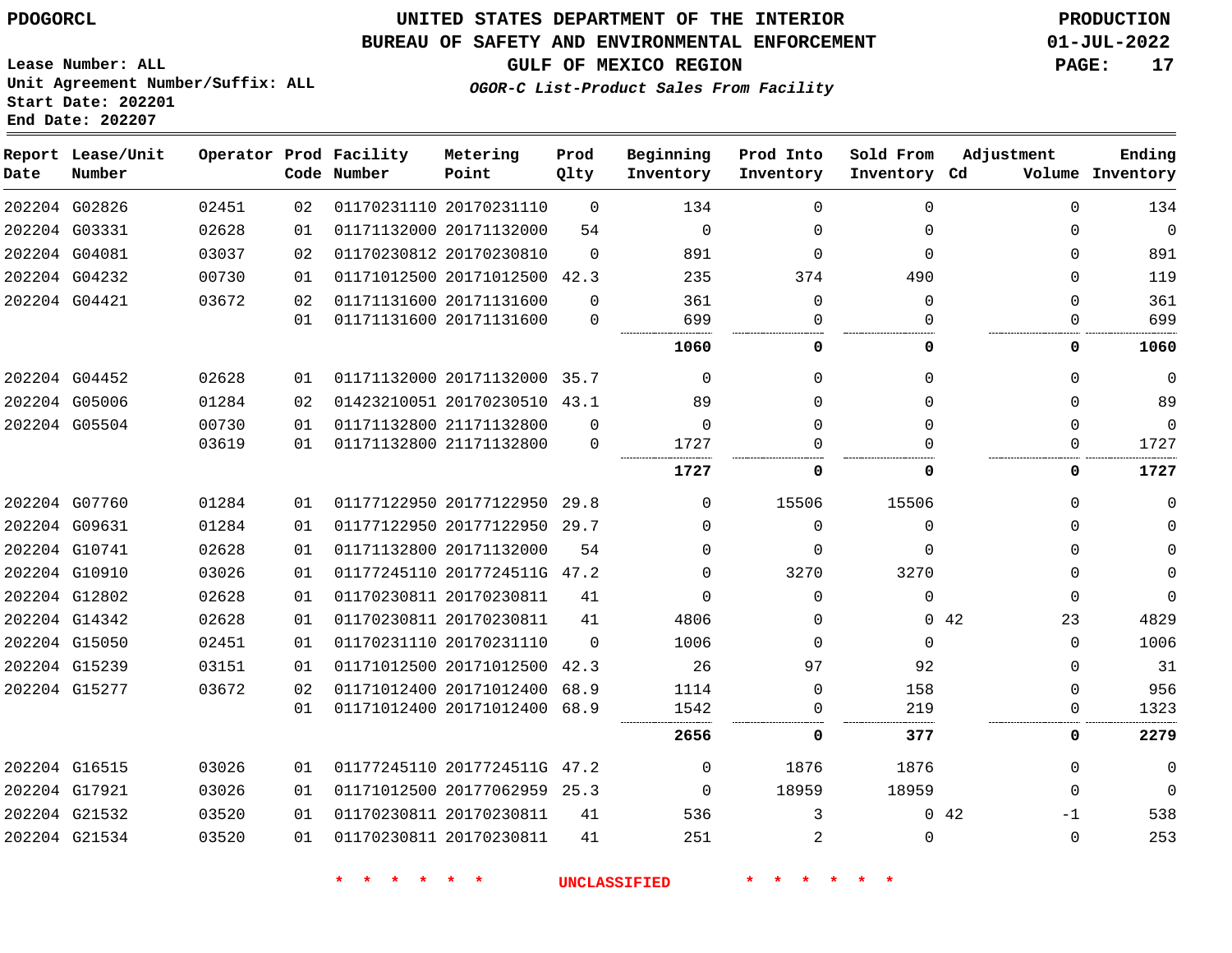**End Date: 202207**

# **UNITED STATES DEPARTMENT OF THE INTERIOR PDOGORCL PRODUCTION**

#### **BUREAU OF SAFETY AND ENVIRONMENTAL ENFORCEMENT 01-JUL-2022**

**Lease Number: ALL Unit Agreement Number/Suffix: ALL Start Date: 202201**

**GULF OF MEXICO REGION PAGE: 18**

**OGOR-C List-Product Sales From Facility**

| Date   | Report Lease/Unit<br>Number |       |    | Operator Prod Facility<br>Code Number | Metering<br>Point            | Prod<br>Qlty | Beginning<br>Inventory | Prod Into<br>Inventory | Sold From<br>Inventory Cd | Adjustment  |          | Ending<br>Volume Inventory |
|--------|-----------------------------|-------|----|---------------------------------------|------------------------------|--------------|------------------------|------------------------|---------------------------|-------------|----------|----------------------------|
|        | 202204 G21592               | 02628 | 02 |                                       | 01171132000 20171132000 39.7 |              | 5                      | 83                     | 73                        |             | 0        | 15                         |
|        | 202204 G22501               | 03151 | 01 |                                       | 01170230400 20170230400 50.9 |              | 755                    | 8                      | 477                       |             | $\Omega$ | 286                        |
|        | 202204 G23730               | 03520 | 01 |                                       | 01170230810 20170230811      | 41           | 1                      | 0                      | 0                         |             | $\Omega$ | $\mathbf{1}$               |
|        | 202204 G23735               | 02451 | 02 |                                       | 01170230812 20170230810      | $\Omega$     | 150                    | $\Omega$               |                           | $0\quad 42$ | -1       | 149                        |
|        | 202204 G23736               | 00730 | 01 |                                       | 01170230810 20170230810      | $\Omega$     | 14735                  | 0                      | 0                         |             | 0        | 14735                      |
|        | 202204 G23851               | 02503 | 02 |                                       | 01171012300 20171012300      | $\Omega$     | 3303                   | 2497                   | $\Omega$                  |             | $\Omega$ | 5800                       |
|        | 202204 G24730               | 02451 | 02 |                                       | 01170230500 20170230500      | $\Omega$     | 363                    | $\mathbf 0$            | 0                         |             | $\Omega$ | 363                        |
|        | 202204 G24910               | 02628 | 01 |                                       | 01171132800 20171132000      | 54           | $\Omega$               | $\Omega$               | $\Omega$                  |             | $\Omega$ | $\mathbf 0$                |
|        | 202204 G26074               | 01284 | 01 |                                       | 01177122950 20177122950      | 29.7         | 0                      | $\mathbf 0$            | $\Omega$                  |             | 0        | 0                          |
|        | 202204 G27070               | 03672 | 02 |                                       | 01171132800 21171132800 52.7 |              | 28571                  | 640                    | 244                       |             | $\Omega$ | 28967                      |
|        | 202204 G27083               | 03026 | 01 |                                       | 01171092651 20171092650 40.9 |              | 144                    | $\mathbf 0$            | $\Omega$                  |             | 0        | 144                        |
|        | 202204 G27988               | 00730 | 01 |                                       | 01608103650 20608103650 35.4 |              | 128                    | 123                    | 247                       |             | $\Omega$ | $\overline{4}$             |
|        | 202204 G31369               | 02628 | 01 |                                       | 01171012300 20171012300 41.4 |              | 3925                   | 577                    | 0                         |             | 0        | 4502                       |
|        | 202204 G32113               | 03026 | 01 |                                       | 01170230811 20170230811      | 41           | 823                    | 5                      | $\Omega$                  |             | $\Omega$ | 828                        |
|        | 202204 G32744               | 01284 | 02 |                                       | 01423210051 20170230510 43.1 |              | 152                    | 0                      | $\Omega$                  |             | $\Omega$ | 152                        |
|        | 202204 G33636               | 02628 | 01 |                                       | 01171132000 20171132000 39.7 |              | 2617                   | 18074                  | 18478                     |             | $\Omega$ | 2213                       |
|        | 202204 G34033               | 02628 | 01 |                                       | 01170230811 20170230811      | 41           | 364                    | $\mathbf 0$            |                           | 0.42        | 2        | 366                        |
| 202205 | 00479                       | 02451 | 02 |                                       | 01171012500 20171012500 41.9 |              | 206                    | 371                    | 418                       |             | $\Omega$ | 159                        |
|        | 202205 7543940080           | 03295 | 02 |                                       | 01170230811 20170230811      | $\Omega$     | 17                     | $\mathbf 0$            | $\Omega$                  |             | 0        | 17                         |
|        | 202205 8910020210           | 03672 | 01 |                                       | 01170513800 20170513800 32.3 |              | 3348                   | 33697                  | 35860 42                  |             | 2        | 1187                       |
|        |                             |       | 02 |                                       | 01170513800 20170513800 32.3 |              | 702                    | 7259                   | 7706 42                   |             | 1        | 256                        |
|        |                             |       |    |                                       |                              |              | 4050                   | 40956                  | 43566                     |             | 3        | 1443                       |
|        | 202205 8910024540           | 03672 | 01 |                                       | 01170513800 20170513800 32.3 |              | 2058                   | 34149                  | 35004 42                  |             | 4        | 1207                       |
|        |                             |       | 02 |                                       | 01170513800 20170513800 32.3 |              | 624                    | 5897                   | 6313                      |             | 0        | 208                        |
|        |                             |       |    |                                       |                              |              | 2682                   | 40046                  | 41317                     |             | 4        | 1415                       |
|        | 202205 8910123270           | 02451 | 01 |                                       | 01177215100 20177215102 31.2 |              | 24                     | 1628                   | 1629 42                   |             | -1       | 22                         |
|        | 202205 8910123320           | 02451 | 01 |                                       | 01177215100 20177215102 31.2 |              | 35                     | 2665                   | 2662                      |             | 0        | 38                         |